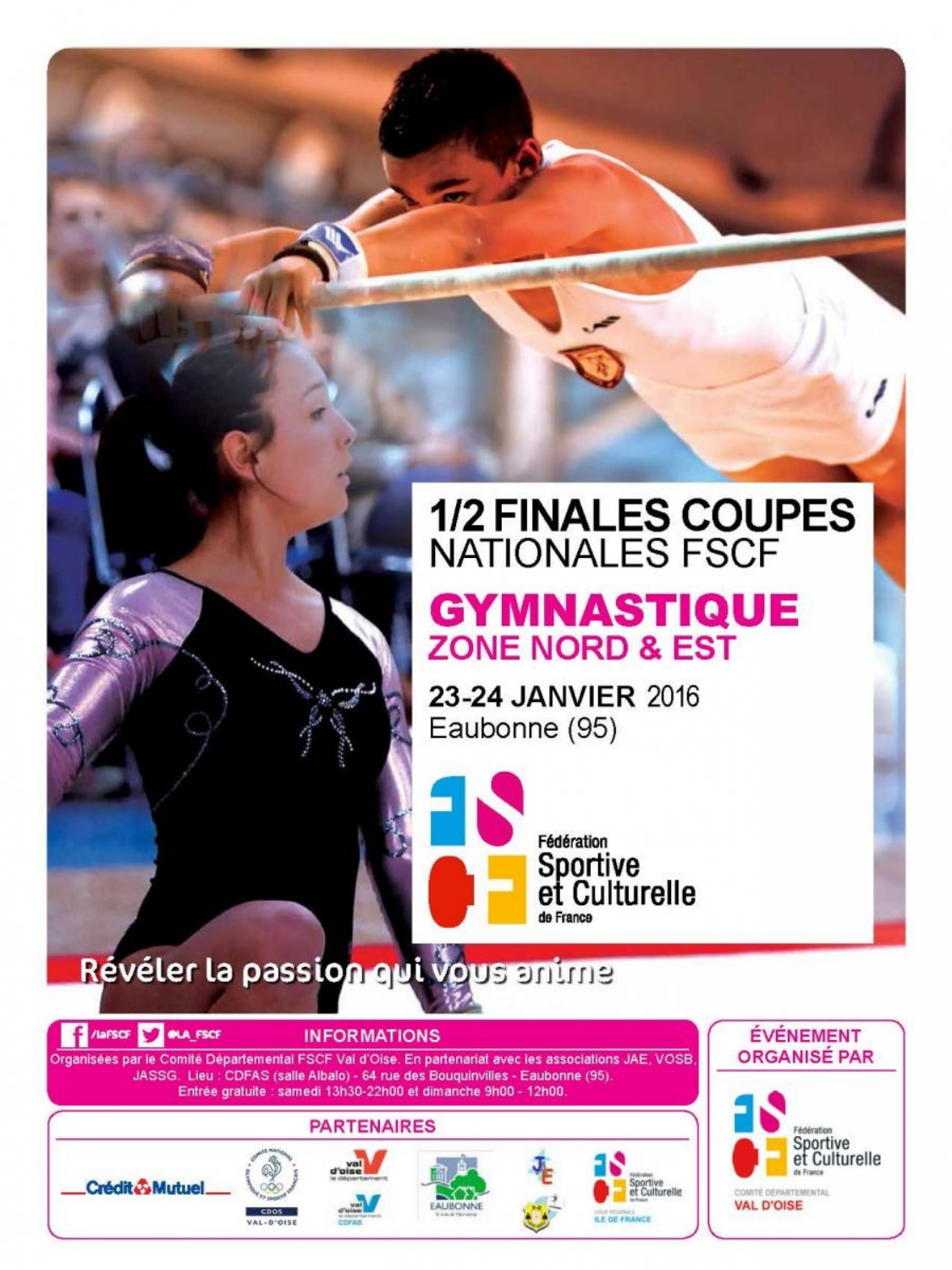### **Benjamines**

|     | Nom Prénom                  | Association                        | Ville                   | Saut   | <b>Barres</b> | Poutre | Sol    | Total  |
|-----|-----------------------------|------------------------------------|-------------------------|--------|---------------|--------|--------|--------|
|     | 1 TORREZ CHARLOTTE          | LA JEANNE D ARC EST                | <b>ESTAIRES</b>         | 13,100 | 9,950         | 12,650 | 12,000 | 47,700 |
|     | <b>2 CHEVALIER INES</b>     | LA STE EVRARD                      | <b>CYSOING</b>          | 12,100 | 9,750         | 12,300 | 11,750 | 45,900 |
|     | <b>3 TURCQ AGATHE</b>       | LA JEANNE D ARC EST                | <b>ESTAIRES</b>         | 12,750 | 9,150         | 11,000 | 12,550 | 45,450 |
|     | <b>4 BONTEMPS CLEO</b>      | LA STE EVRARD                      | <b>CYSOING</b>          | 12,800 | 9,050         | 11,450 | 12,050 | 45,350 |
|     | <b>5 HADANGUE LOLA</b>      | ST ALOYSE INGERSHEI INGERSHEIM     |                         | 11,800 | 7,700         | 10,850 | 11,050 | 41,400 |
|     | <b>6 LENOIR JULIETTE</b>    | LA JEANNE D ARC EST                | <b>ESTAIRES</b>         | 11,500 | 7,150         | 10,850 | 11,000 | 40,500 |
|     | <b>7 JACQUES VALENTINE</b>  | LA STE EVRARD                      | <b>CYSOING</b>          | 12,000 | 6,450         | 11,000 | 10,650 | 40,100 |
|     | <b>8 MUYLLE CLOE</b>        | LA JEANNE D ARC                    | <b>PERENCHIES</b>       | 11,350 | 7,200         | 10,600 | 10,700 | 39,850 |
|     | 9 CITONY ANDREA             | <b>VAILLANTE OMNISPOR</b>          | <b>ST BRICE</b>         | 11,250 | 5,750         | 10,600 | 11,150 | 38,750 |
|     | <b>10 MATRICON ANNA</b>     | <b>L'ESPERANCE</b>                 | <b>MARCQ EN BAROEUL</b> | 11,500 | 5,900         | 10,150 | 11,000 | 38,550 |
|     | <b>11 HAVET JULIA</b>       | LA JEANNE D ARC EST                | <b>ESTAIRES</b>         | 11,500 | 8,050         | 8,850  | 9,850  | 38,250 |
|     | <b>12 MARET CAPUCINE</b>    | LA JEANNE D ARC                    | <b>MOUVAUX</b>          | 11,800 | 6,400         | 9,700  | 9,750  | 37,650 |
|     | <b>13 PAUWELS ROSALIE</b>   | <b>LA STE EVRARD</b>               | <b>CYSOING</b>          | 11,850 | 5,800         | 9,000  | 10,800 | 37,450 |
|     | <b>14 DELESALLE CLARA</b>   | LA JEANNE D ARC                    | <b>PERENCHIES</b>       | 12,000 | 6,350         | 8,850  | 9,900  | 37,100 |
|     | <b>15 TRAN-QUANG LY ANH</b> | LA DOMREMY GYMNAS PARIS            |                         | 11,500 | 5,200         | 10,400 | 9,850  | 36,950 |
|     | <b>16 GERMAIN SALOME</b>    | LA JEANNE D ARC                    | <b>MOUVAUX</b>          | 11,800 | 5,650         | 9,500  | 9,750  | 36,700 |
|     | <b>17 LIBERIO LEA</b>       | <b>GYMNASTIQUE ST JOS HOENHEIM</b> |                         | 11,450 | 5,300         | 10,050 | 9,750  | 36,550 |
|     | <b>18 LEMOINE CLARA</b>     | LA JEANNE D ARC                    | <b>PERENCHIES</b>       | 11,000 | 5,850         | 8,100  | 10,550 | 35,500 |
|     | <b>19 FREDOU MELINEE</b>    | LA JEUNESSE DE CROI CROISSY        |                         | 11,900 | 5,100         | 8,150  | 10,100 | 35,250 |
|     | <b>20 HODE INGRID</b>       | <b>L'ESPERANCE</b>                 | <b>MARCQ EN BAROEUL</b> | 11,200 | 4,200         | 9,000  | 10,800 | 35,200 |
| 21. | <b>GENGEMBRE LOU</b>        | <b>LA JEUNE GARDE</b>              | <b>ARMENTIERES</b>      | 10,800 | 5,700         | 5,950  | 9,900  | 32,350 |
|     | <b>22 RICQUEBOURG MANON</b> | LA JEANNE D ARC                    | <b>PERENCHIES</b>       | 11,000 | 6,500         | 3,000  | 10,300 | 30,800 |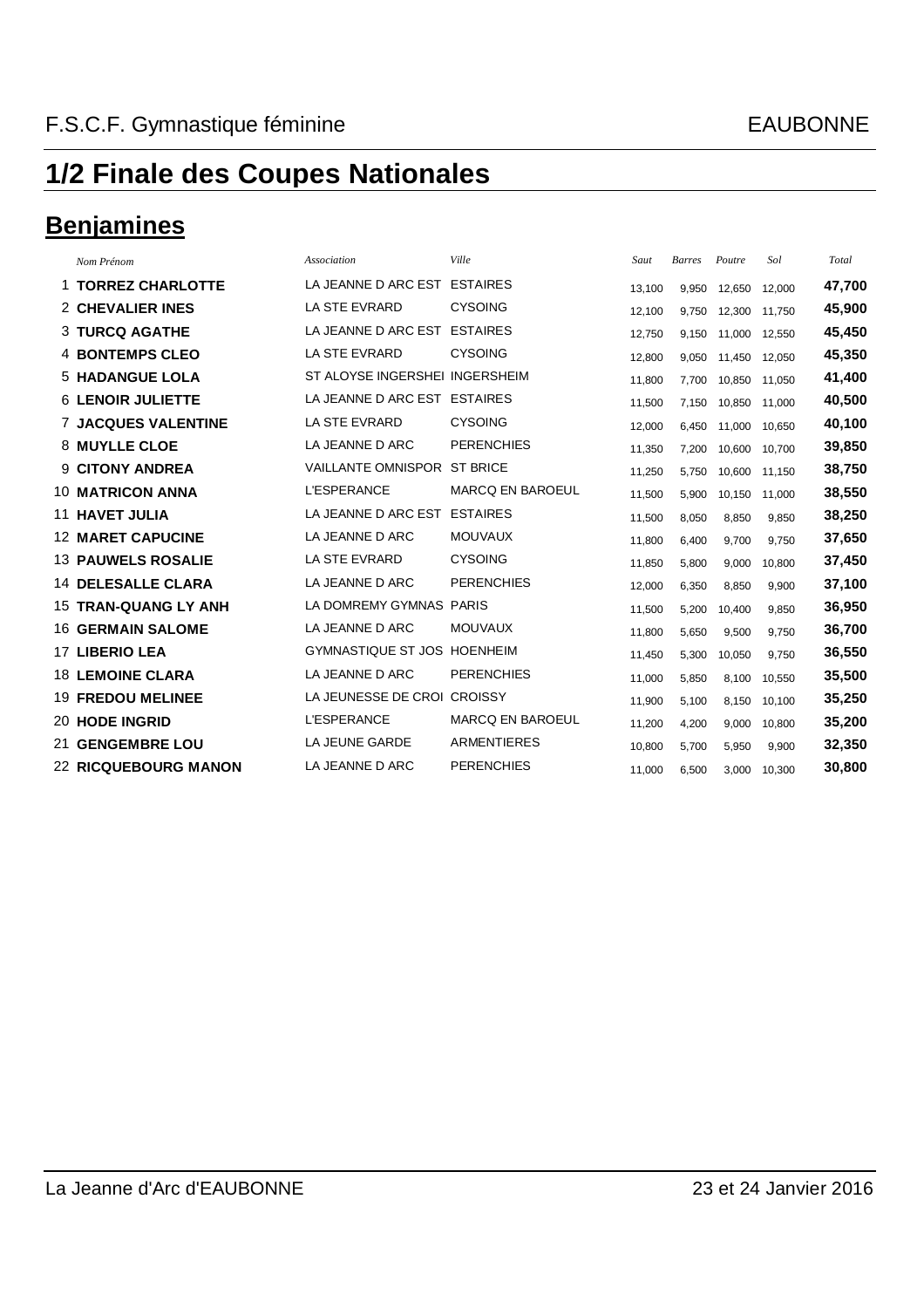### **Minimes**

|   | Nom Prénom                      | Association                            | Ville                   | Saut   | <b>Barres</b> | Poutre | Sol    | Total  |
|---|---------------------------------|----------------------------------------|-------------------------|--------|---------------|--------|--------|--------|
|   | 1 BOUJRADA SARAH                | LA JEANNE D ARC EST ESTAIRES           |                         | 13,500 | 10,950        | 13,700 | 12,950 | 51,100 |
|   | <b>2 GENEVOIS MAISSYA</b>       | <b>AVENIR DE TRIEL</b>                 | TRIEL SUR SEINE         | 13,550 | 9,000         | 12,450 | 12,250 | 47,250 |
|   | <b>3 PUSCHMANN FLAVIE</b>       | <b>AVENIR DE TRIEL</b>                 | TRIEL SUR SEINE         | 12,900 | 7,900         | 11,550 | 11,500 | 43,850 |
|   | <b>4 DUMONT FANNY</b>           | LA JEANNE D ARC                        | <b>MOUVAUX</b>          | 11.550 | 9,000         | 11,450 | 11.700 | 43,700 |
|   | <b>5 LUTETE OLIVIA</b>          | LA JEANNE D ARC EST ESTAIRES           |                         | 13,000 | 7,650         | 9,450  | 12,300 | 42,400 |
|   | <b>6 BAGUE LOUISE</b>           | LES JEUNES DE CHER CHERENG             |                         | 12,300 | 8,600         | 10,100 | 10,950 | 41,950 |
|   | <b>6 BIANCHI OCEANE</b>         | SOCIETE DE GYMNAST STE CROIX EN PLAINE |                         | 12,150 | 8,000         | 10,050 | 11,750 | 41,950 |
|   | <b>8 ORMIERES COLINE</b>        | <b>AVENIR DE TRIEL</b>                 | TRIEL SUR SEINE         | 11,700 | 8,300         | 10,400 | 11,450 | 41,850 |
| 9 | <b>DENIS CAMILLE</b>            | LA JEANNE D ARC EST                    | <b>ESTAIRES</b>         | 12,000 | 9,150         | 9,350  | 11,250 | 41,750 |
|   | <b>10 POTTIER HELOISE</b>       | LES JEUNES DE CHER                     | <b>CHERENG</b>          | 11,850 | 8,200         | 11,100 | 10,100 | 41,250 |
|   | <b>11 DRIEUX JEANNE</b>         | LA JEANNE D ARC                        | <b>MOUVAUX</b>          | 11,500 | 8,100         | 11,100 | 10,050 | 40,750 |
|   | <b>12 TCHANA JASMINE</b>        | <b>L'ESPERANCE</b>                     | <b>MARCQ EN BAROEUL</b> | 11,900 | 8,550         | 9,750  | 10,350 | 40,550 |
|   | <b>13 GARREYN MARIE</b>         | LES JEUNES DE CHER                     | <b>CHERENG</b>          | 11,450 | 7,900         | 10,200 | 10,650 | 40,200 |
|   | <b>14 LEDROIT JUSTINE</b>       | <b>AVENIR DE TRIEL</b>                 | TRIEL SUR SEINE         | 12,000 | 8,100         | 9,500  | 10,400 | 40,000 |
|   | <b>15 THUILLIER ALBANE</b>      | LA STE EVRARD                          | <b>CYSOING</b>          | 11,600 | 7,300         | 9,450  | 11,450 | 39,800 |
|   | <b>16 DUBAR MARINE</b>          | <b>GYMNASTIQUE ST JOS HOENHEIM</b>     |                         | 12,900 | 7,650         | 8,350  | 10,500 | 39,400 |
|   | <b>17 POIRE TIPHAINE</b>        | LA JEANNE D ARC                        | <b>PERENCHIES</b>       | 11,400 | 8,250         | 9,950  | 9,550  | 39,150 |
|   | <b>18 FONTAINE LAURA</b>        | <b>L'ESPERANCE</b>                     | <b>MARCQ EN BAROEUL</b> | 11,950 | 6,900         | 9,050  | 10,700 | 38,600 |
|   | <b>19 RAIMIS FAUSTINE</b>       | ETOILE SPORTIVE DE                     | LIVRY-GARGAN            | 11,000 | 7,200         | 9,750  | 10,450 | 38,400 |
|   | <b>20 DE SOUSA SAMANTHA</b>     | ETOILE SPORTIVE DE                     | LIVRY-GARGAN            | 11,300 | 7,100         | 9,600  | 10,200 | 38,200 |
|   | 21 POIRE INES                   | LA JEANNE D ARC                        | <b>PERENCHIES</b>       | 11,150 | 6,650         | 9,200  | 10,650 | 37,650 |
|   | <b>22 BEYE KHADIJA</b>          | ETOILE SPORTIVE DE                     | LIVRY-GARGAN            | 11,400 | 7,050         | 8,100  | 11,050 | 37,600 |
|   | 23 LIBERIO LISA                 | <b>GYMNASTIQUE ST JOS HOENHEIM</b>     |                         | 11,400 | 7,200         | 8,800  | 10,100 | 37,500 |
|   | <b>24 DEMAGNY OCEANE</b>        | <b>L'ESPERANCE</b>                     | MARCQ EN BAROEUL        | 11,000 | 6,200         | 9,100  | 10,700 | 37,000 |
|   | <b>25 BRION LEA</b>             | LA JEANNE D ARC EST ESTAIRES           |                         | 11,750 | 5,750         | 8,950  | 10,300 | 36,750 |
|   | <b>26 DESERT CHARLOTTE</b>      | LUISANT ATHLETIC CL LUISANT            |                         | 11,900 | 3,900         | 8,900  | 10,350 | 35,050 |
|   | <b>27 VELAYANDON CLEMENTINE</b> | LUISANT ATHLETIC CL LUISANT            |                         | 12,250 | 5,700         | 5,300  | 10,500 | 33,750 |
|   | <b>28 PAIN MANON</b>            | LA STE EVRARD                          | <b>CYSOING</b>          | 0,000  | 0,000         | 0,000  | 0,000  | 0,000  |
|   | <b>28 SANSSE MYRTILLE</b>       | LA JEANNE D ARC EST ESTAIRES           |                         | 0,000  | 0,000         | 0,000  | 0,000  | 0,000  |
|   | <b>28 VASSEUR AGATHE</b>        | LA JEANNE D ARC EST ESTAIRES           |                         | 0,000  | 0,000         | 0,000  | 0,000  | 0,000  |
|   |                                 |                                        |                         |        |               |        |        |        |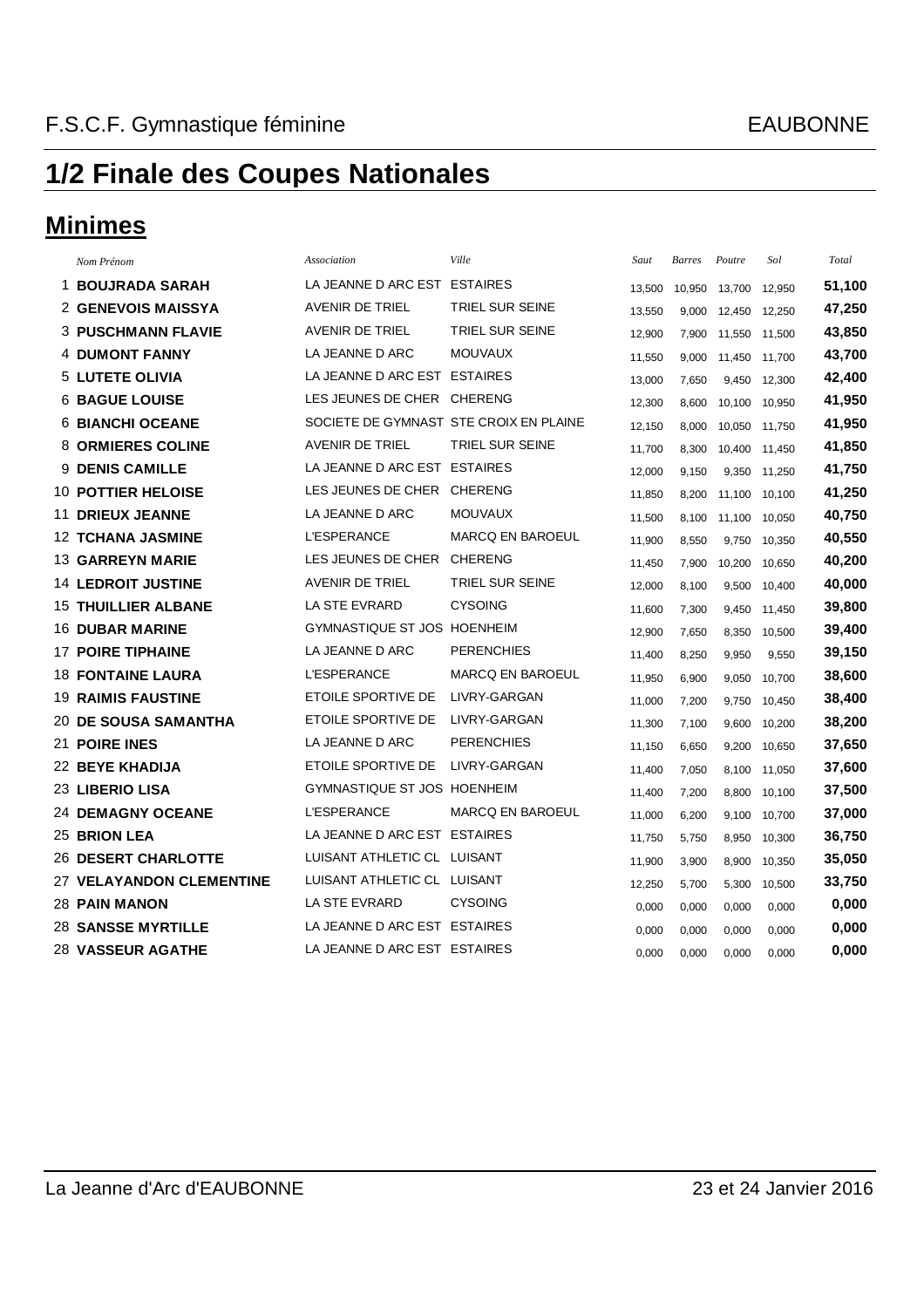#### **Cadettes**

| Nom Prénom                       | Association                            | Ville                   | Saut   | <b>Barres</b> | Poutre        | Sol    | Total  |
|----------------------------------|----------------------------------------|-------------------------|--------|---------------|---------------|--------|--------|
| <b>1 VASSEUR OCEANE</b>          | LA JEANNE D ARC EST ESTAIRES           |                         | 13,250 | 10,400        | 11,600        | 12,650 | 47,900 |
| <b>2 DEPRAETER TIFFANY</b>       | LA JEANNE D ARC EST ESTAIRES           |                         | 13,350 | 11,250        | 11,050        | 12,100 | 47,750 |
| <b>3 DANEST CELESTINE</b>        | LA STE EVRARD                          | <b>CYSOING</b>          | 12,950 | 9,900         | 12,200        | 11,900 | 46,950 |
| <b>4 PETRAZOLLER SOLINE</b>      | LA SPORTIVE NEUHOF                     | <b>STRASBOURG</b>       | 13,300 | 10,250        | 10,900        | 11,800 | 46,250 |
| <b>5 DUTOIT VICTOIRE</b>         | LA JEANNE D ARC                        | <b>MOUVAUX</b>          | 12,600 | 9,100         | 11,850        | 11,500 | 45,050 |
| <b>6 LESPERRES LOUNA</b>         | <b>AVENIR DE TRIEL</b>                 | TRIEL SUR SEINE         | 13,050 | 8,200         | 11,700        | 11,500 | 44,450 |
| <b>7 DUFRESNE MARGAUX</b>        | LA JEANNE D ARC EST                    | <b>ESTAIRES</b>         | 13,100 | 9,400         | 9,900         | 10,850 | 43,250 |
| 8 DREUX-BINDER MATHILDE          | LA JEUNESSE DE CROI CROISSY            |                         | 13,000 | 7,850         | 11,050        | 11,050 | 42,950 |
| <b>9 HAUSWALD ROMANE</b>         | <b>CERCLE SAINT LAURE</b>              | WASSELONNE              | 12,750 | 8,400         | 9,600 11,900  |        | 42,650 |
| <b>10 PIETTRE JEANNE</b>         | <b>L'ESPERANCE</b>                     | <b>MARCQ EN BAROEUL</b> | 12,300 | 7,950         | 10,550 11,750 |        | 42,550 |
| <b>11 PETIT MASQUELIER MARIE</b> | LA JEANNE D ARC                        | <b>MOUVAUX</b>          | 12,450 | 8,450         | 9,900         | 11,350 | 42,150 |
| <b>12 LEFEBVRE COLINE</b>        | LES JEUNES DE CHER                     | <b>CHERENG</b>          | 11,800 | 8,900         | 10,900        | 10,300 | 41,900 |
| <b>13 BARRIE LUNA</b>            | LA JEANNE D ARC                        | <b>MOUVAUX</b>          | 11,500 | 8,750         | 10,050 11,500 |        | 41,800 |
| <b>14 BALLET CONSTANCE</b>       | LA JEANNE D ARC                        | <b>PERENCHIES</b>       | 12,950 | 7,900         | 9,700         | 11,200 | 41,750 |
| <b>14 MANOUVRIER AMBRE</b>       | <b>LA STE EVRARD</b>                   | <b>CYSOING</b>          | 12,650 | 8,450         | 10,250        | 10,400 | 41,750 |
| 16 SEN MELEK                     | LA SPORTIVE NEUHOF                     | <b>STRASBOURG</b>       | 12,350 | 7,950         | 10,250        | 11,100 | 41,650 |
| <b>17 HAMMOUD JUSTINE</b>        | LA JEANNE D ARC                        | <b>MOUVAUX</b>          | 12,800 | 7,750         | 10,300        | 10,750 | 41,600 |
| <b>18 DERNONCOURT INES</b>       | LES JEUNES DE CHER                     | <b>CHERENG</b>          | 12,000 | 8,300         | 9,850         | 11,350 | 41,500 |
| <b>19 DESREAUX ELODIE</b>        | <b>AVENIR DE TRIEL</b>                 | <b>TRIEL SUR SEINE</b>  | 12,350 | 7,650         | 10,050        | 11,350 | 41,400 |
| <b>20 BOTTIN LISE</b>            | LA JEANNE D ARC                        | <b>MOUVAUX</b>          | 12,200 | 8,350         | 9,200         | 11,550 | 41,300 |
| <b>21 ROMBURG JULIE</b>          | AUS GYM                                | <b>SCHILTIGHEIM</b>     | 11,950 | 6,250         | 11,200 11,750 |        | 41,150 |
| <b>22 GUYADER CLARA</b>          | ETOILE SPORTIVE DE                     | LIVRY-GARGAN            | 11,750 | 7,950         | 9,850         | 11,000 | 40,550 |
| <b>23 KNIGHT CHARLOTTE</b>       | LA JEUNESSE DE CROI CROISSY            |                         | 12,400 | 7,250         | 9,750         | 10,750 | 40,150 |
| 24 DOOLAEGHE VIOLETTE            | <b>L'ESPERANCE</b>                     | <b>MARCQ EN BAROEUL</b> | 11,950 | 7,250         | 10,050        | 10,750 | 40,000 |
| <b>25 TARTARE LUDIVINE</b>       | ETOILE SPORTIVE DE                     | LIVRY-GARGAN            | 11,450 | 7,450         | 10,400        | 10,150 | 39,450 |
| <b>26 THUMEREL SOLENE</b>        | LA JEANNE D ARC EST ESTAIRES           |                         | 11,950 | 8,050         | 9,350         | 10,000 | 39,350 |
| 27 ALESSANDRO CLARA              | LA JEANNE D ARC                        | LALLAING                | 11,700 | 5,550         | 11,450        | 10,350 | 39,050 |
| <b>28 ROGER ESTELLE</b>          | <b>USSA GYMNASTIQUE</b>                | ST ANDRE LEZ LILLE      | 12,050 | 7,050         | 9,500         | 10,050 | 38,650 |
| <b>29 VERDURMEN LAURA</b>        | <b>SAINT GEORGES</b>                   | ARGENTEUIL              | 12,100 | 6,950         | 9,900         | 9,250  | 38,200 |
| 30 BOUARFA KENZA                 | <b>L'ESPERANCE</b>                     | <b>MARCQ EN BAROEUL</b> | 11,250 | 7,150         | 9,000 10,600  |        | 38,000 |
| <b>31 PUCHE CAMILLE</b>          | LES JEUNES DE CHER CHERENG             |                         | 11,250 | 8,000         | 7,500 10,800  |        | 37,550 |
| <b>32 RICHARD MANON</b>          | LUISANT ATHLETIC CL LUISANT            |                         | 11,650 | 5,850         | 9,100 10,850  |        | 37,450 |
| <b>33 ABELKALON KASSANDRA</b>    | ETOILE SPORTIVE DE LIVRY-GARGAN        |                         | 10,650 | 6,550         | 9,800 10,000  |        | 37,000 |
| <b>34 BONS KELCIE</b>            | LA JEUNESSE DE CROI CROISSY            |                         | 11,700 | 7,000         | 7,350 10,800  |        | 36,850 |
| <b>35 KRAEMER JULIANNE</b>       | SOCIETE DE GYMNAST STE CROIX EN PLAINE |                         | 0,000  | 0,000         | 0,000         | 0,000  | 0,000  |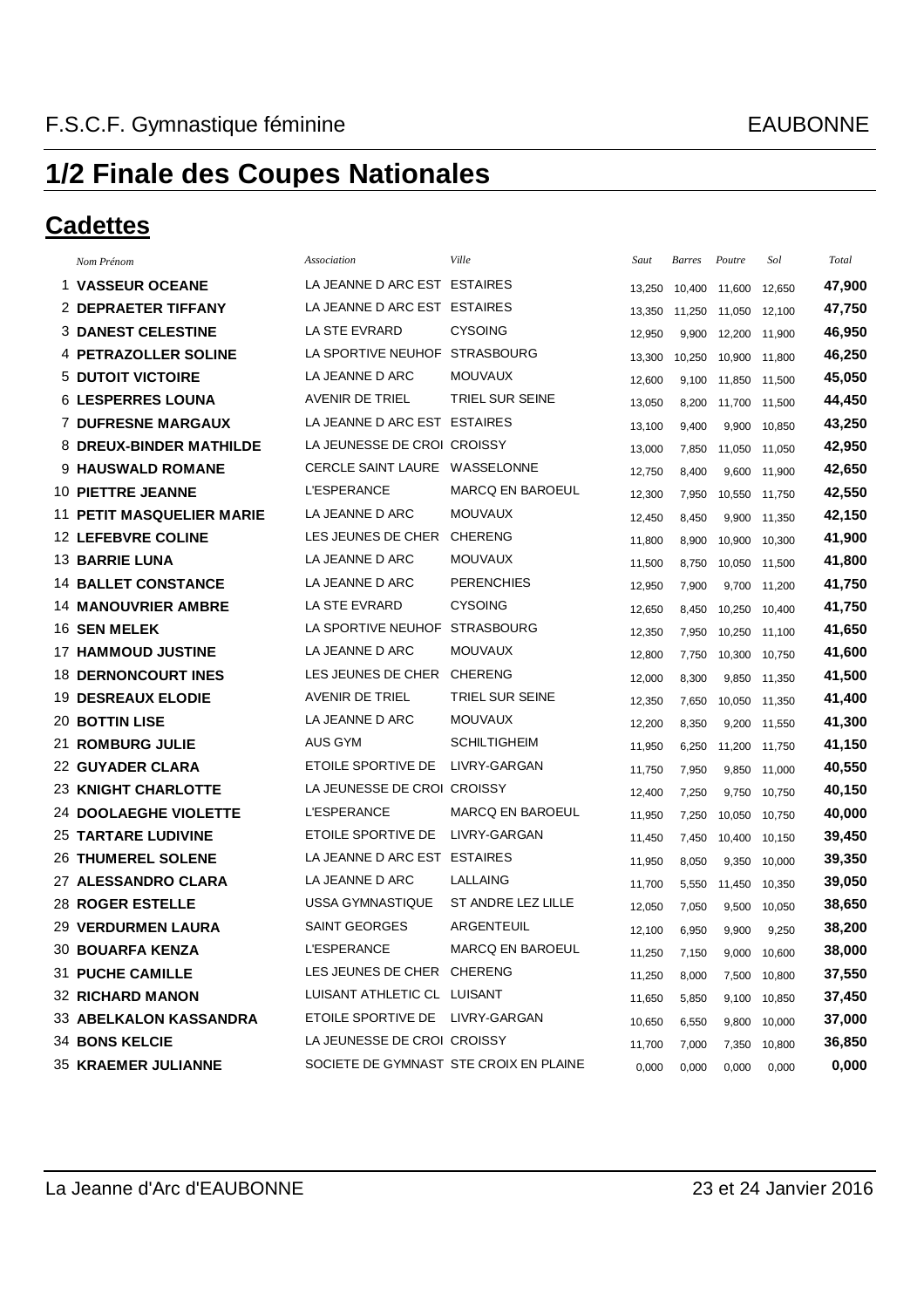### **Juniors**

|    | Nom Prénom                  | Association                            | Ville                    | Saut   | <b>Barres</b> | Poutre | Sol    | Total  |
|----|-----------------------------|----------------------------------------|--------------------------|--------|---------------|--------|--------|--------|
| 1. | <b>BOULLIEZ SIXTINE</b>     | LES JEUNES DE CHER                     | <b>CHERENG</b>           | 12.150 | 9,850         | 12,350 | 12.450 | 46,800 |
|    | <b>2 VASSEUR CLEMENCE</b>   | LA JEANNE D ARC EST ESTAIRES           |                          | 13,000 | 9,150         | 12.000 | 12,250 | 46,400 |
|    | <b>3 THEERLYNCK JADE</b>    | ASSOCIATION GYMNIQ SAILLY SUR LA LYS   |                          | 12,550 | 8,250         | 10,850 | 11.450 | 43,100 |
|    | <b>3 VOLPILLIERE JULIE</b>  | <b>CERCLE SAINT LAURE</b>              | WASSELONNE               | 13,100 | 8,300         | 9,900  | 11.800 | 43,100 |
|    | <b>5 BEYLOT MELANIE</b>     | <b>AVENIR DE TRIEL</b>                 | <b>TRIEL SUR SEINE</b>   | 12,500 | 6,500         | 11.500 | 11.250 | 41,750 |
|    | <b>6 ZANCHI CHARLOTTE</b>   | <b>GYM ANDLAU</b>                      | <b>ANDLAU</b>            | 11.600 | 7,500         | 10,700 | 11.750 | 41,550 |
|    | <b>7 THEILLIER MARION</b>   | LES JEUNES DE CHER                     | <b>CHERENG</b>           | 11,800 | 8,150         | 9.450  | 11.350 | 40,750 |
|    | <b>8 BARRIAC AURELIE</b>    | LA JEUNESSE DE CROI CROISSY            |                          | 11,500 | 7,650         | 10,550 | 10.150 | 39,850 |
|    | <b>8 FROMONT CELINKA</b>    | LA STE EVRARD                          | <b>CYSOING</b>           | 11,500 | 6,550         | 10,450 | 11,350 | 39,850 |
|    | <b>10 LAFARGE GALANE</b>    | ETOILE SPORTIVE DE                     | LIVRY-GARGAN             | 11,250 | 6,850         | 10,400 | 11.050 | 39,550 |
|    | <b>11 PENNEQUIN CAMILLE</b> | LES MOUETTES DU LA                     | <b>ENGHIEN LES BAINS</b> | 11,950 | 7,000         | 9,900  | 10.600 | 39,450 |
|    | <b>12 BOISSIN BARBARA</b>   | SOCIETE DE GYMNAST STE CROIX EN PLAINE |                          | 11,800 | 7,300         | 9,900  | 10,200 | 39,200 |
|    | <b>13 BRONNER ELISA</b>     | <b>AUS GYM</b>                         | <b>SCHILTIGHEIM</b>      | 12,200 | 6,450         | 9,600  | 10.900 | 39,150 |
|    | 13 GOZDOWSKI ELISE          | <b>AVENIR DE TRIEL</b>                 | TRIEL SUR SEINE          | 12,050 | 7,350         | 9,500  | 10,250 | 39,150 |
|    | <b>15 LATEUR CLARA</b>      | SAINE GENEVIEVE SP                     | STE GENEVIEVE DES BOI    | 11,750 | 7,200         | 9,300  | 10.600 | 38,850 |
|    | <b>16 MAYER CELENE</b>      | LA SPORTIVE NEUHOF                     | <b>STRASBOURG</b>        | 12,250 | 8,350         | 8,400  | 9,650  | 38,650 |
|    | <b>17 HINNEKENS MARGOT</b>  | ASSOCIATION GYMNIQ SAILLY SUR LA LYS   |                          | 11,550 | 7,450         | 8,900  | 10,650 | 38,550 |
|    | <b>18 DORCHAIN CLOE</b>     | LA CHAMPIGNEULLAIS CHAMPIGNEULLES      |                          | 11.700 | 5,850         | 9.600  | 10.950 | 38,100 |
|    | <b>19 SUBLON PAULINE</b>    | LA SPORTIVE NEUHOF STRASBOURG          |                          | 12,000 | 4,200         | 10,800 | 10.000 | 37,000 |
|    | <b>20 PIETTRE ANAIS</b>     | AVON SPORTIF ET CUL AVON               |                          | 12,300 | 6,800         | 6,350  | 11,450 | 36,900 |
|    | <b>21 POIRRIER AMELIE</b>   | <b>AVENIR DE TRIEL</b>                 | <b>TRIEL SUR SEINE</b>   | 11,800 | 3,900         | 9,050  | 9,850  | 34,600 |
|    | <b>22 SULMON LISE</b>       | LA STE EVRARD                          | <b>CYSOING</b>           | 0,000  | 0,000         | 0,000  | 0,000  | 0,000  |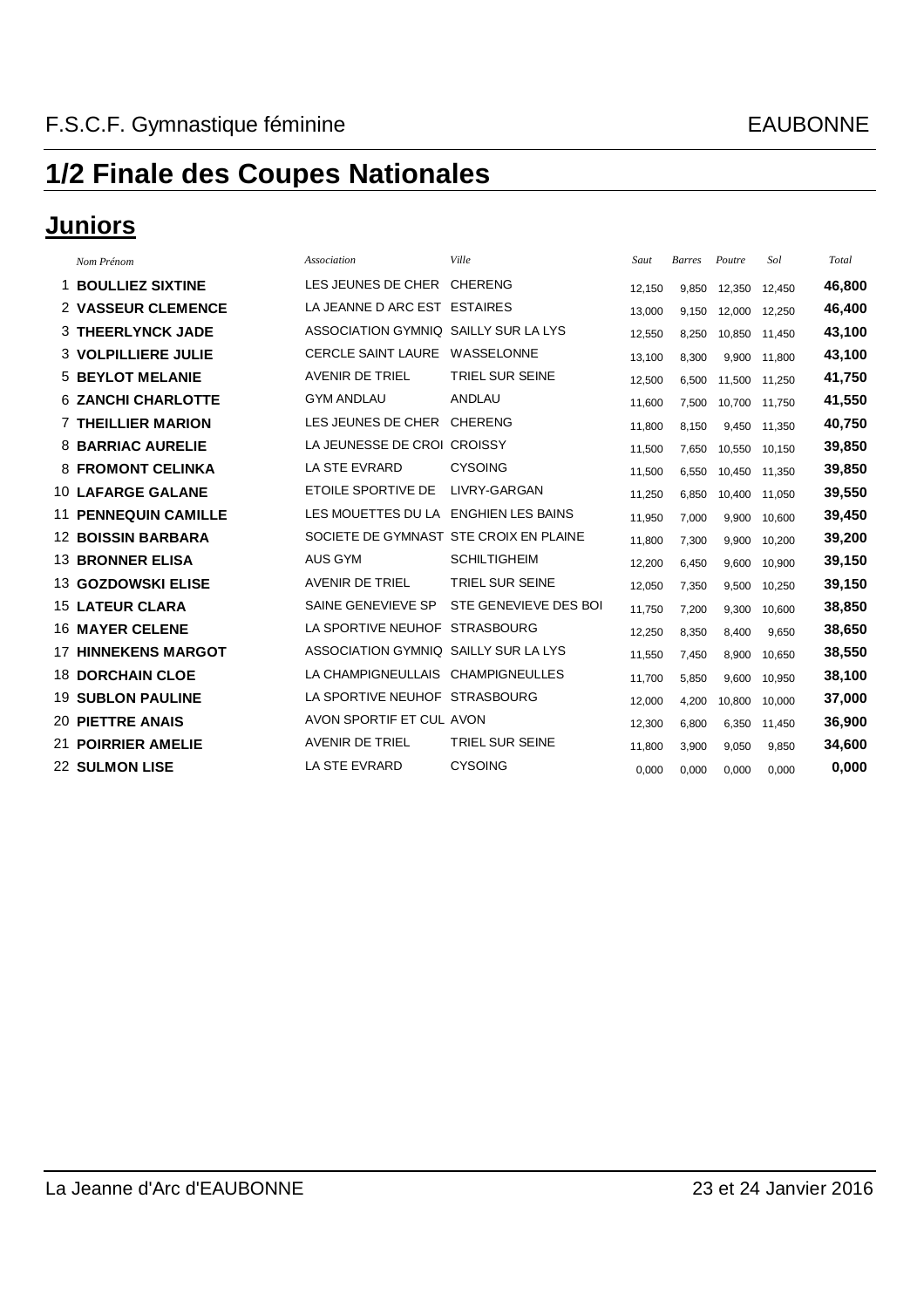### **Seniors**

|    | Nom Prénom                     | Association                            | Ville                   | Saut   | <b>Barres</b> | Poutre | Sol    | Total  |
|----|--------------------------------|----------------------------------------|-------------------------|--------|---------------|--------|--------|--------|
|    | <b>1 CARON HELENE</b>          | LA JEANNE D ARC EST ESTAIRES           |                         | 14.750 | 12,350        | 14.100 | 14,350 | 55,550 |
|    | <b>2 DEHAENE MARIE HELENE</b>  | LA JEANNE D ARC EST ESTAIRES           |                         | 13,300 | 12,800        | 13,050 | 12,050 | 51,200 |
|    | <b>3 OBERST SARAH</b>          | SOCIETE DE GYMNAST STE CROIX EN PLAINE |                         | 12,800 | 9,400         | 10,850 | 12,000 | 45,050 |
|    | <b>4 ABERT CHARLEY</b>         | LA SPORTIVE NEUHOF STRASBOURG          |                         | 12,700 | 9,050         | 10,550 | 12,550 | 44,850 |
|    | <b>5 BREMOND ELODIE</b>        | <b>LA STE EVRARD</b>                   | <b>CYSOING</b>          | 12,750 | 9,900         | 10,800 | 11,150 | 44,600 |
|    | <b>6 LEFRANCOIS MARIE</b>      | <b>GASSENDIANA</b>                     | <b>PARIS</b>            | 12,400 | 8,800         | 10,700 | 11,900 | 43,800 |
|    | <b>7 MELLA PAULINE</b>         | LA JEANNE D ARC EST                    | <b>ESTAIRES</b>         | 12,700 | 8,300         | 10,050 | 11,200 | 42,250 |
|    | <b>8 GUILLOT ELEONORE</b>      | <b>LA LANDE PATRY</b>                  | LA LANDE PATRY          | 11,850 | 7,550         | 10,650 | 11,600 | 41,650 |
|    | <b>CASPAR MANON</b>            | LA SPORTIVE NEUHOF                     | <b>STRASBOURG</b>       | 12,050 | 8,050         | 11,300 | 10,050 | 41,450 |
|    | <b>10 CHOTEAU LAURIE</b>       | LA STE EVRARD                          | <b>CYSOING</b>          | 12.000 | 8,250         | 9,850  | 11,200 | 41,300 |
| 11 | <b>BRANCIARD LAURE</b>         | <b>GASSENDIANA</b>                     | <b>PARIS</b>            | 12,100 | 7,650         | 11,350 | 9,850  | 40,950 |
|    | 12 DELPUPPO ELODIE             | SOCIETE DE GYMNAST STE CROIX EN PLAINE |                         | 12,000 | 7,400         | 10,200 | 11,300 | 40,900 |
|    | <b>13 DUTECH MARJOLAINE</b>    | ESPOIR SPROTIF DE M MOUSSY LE NEUF     |                         | 11,000 | 7,850         | 10,950 | 11,050 | 40,850 |
|    | <b>14 POURRUCH JULIE</b>       | <b>SAINT GEORGES</b>                   | <b>ARGENTEUIL</b>       | 11,950 | 7,350         | 10,550 | 10,950 | 40,800 |
|    | <b>15 FAUGERE CORALIE</b>      | <b>SAINT GEORGES</b>                   | ARGENTEUIL              | 11,450 | 7,700         | 10,850 | 10,450 | 40,450 |
|    | <b>16 GROSS CLAIRE</b>         | LA SPORTIVE NEUHOF STRASBOURG          |                         | 11,900 | 8,050         | 10,450 | 9,950  | 40,350 |
|    | <b>17 COLLE ELISE</b>          | <b>GASSENDIANA</b>                     | <b>PARIS</b>            | 11,700 | 8,000         | 8,800  | 11,100 | 39,600 |
|    | <b>18 ATOUILLANT AUDREY</b>    | LUISANT ATHLETIC CL LUISANT            |                         | 11,050 | 6,500         | 9,600  | 11,700 | 38,850 |
|    | <b>19 NAUD JUSTINE</b>         | LES JEUNES DE CHER CHERENG             |                         | 11,550 | 7,650         | 8,550  | 10,900 | 38,650 |
|    | <b>19 TORCQ ODILE</b>          | <b>L'ESPERANCE</b>                     | <b>MARCQ EN BAROEUL</b> | 12,450 | 8,200         | 6,400  | 11,600 | 38,650 |
|    | 21 GAUIN MARION                | LA DOMREMY GYMNAS PARIS                |                         | 11,250 | 7,800         | 9,400  | 10,150 | 38,600 |
|    | <b>22 DUBAELE MARGOT</b>       | <b>L'ESPERANCE</b>                     | <b>MARCQ EN BAROEUL</b> | 12,000 | 7,750         | 7,750  | 11,000 | 38,500 |
|    | <b>23 DIDIER MAEVA</b>         | SAINT SPIRE DE CORB CORBEIL ESSONNES   |                         | 11,650 | 6,400         | 10,650 | 9,400  | 38,100 |
|    | 24 DUBREIL LEA                 | <b>SAINT GEORGES</b>                   | <b>ARGENTEUIL</b>       | 11,250 | 7,900         | 9,200  | 9,300  | 37,650 |
|    | <b>25 GROSS LAURIANE</b>       | LA SPORTIVE NEUHOF STRASBOURG          |                         | 12,250 | 2,850         | 10,900 | 11,400 | 37,400 |
|    | <b>26 BRESILLION JULIANE</b>   | LUISANT ATHLETIC CL LUISANT            |                         | 11,800 | 4,550         | 10,400 | 10,550 | 37,300 |
|    | <b>27 CRESSON CELINE</b>       | LES JEUNES DE CHER CHERENG             |                         | 11,550 | 4,950         | 9,800  | 10,200 | 36,500 |
|    | <b>28 POIDRAS CATHERINE</b>    | LA DOMREMY GYMNAS PARIS                |                         | 11,200 | 7,050         | 8,750  | 9,250  | 36,250 |
|    | <b>29 MARIE OPHELIE</b>        | <b>LA LANDE PATRY</b>                  | LA LANDE PATRY          | 11,700 | 7,250         | 5,000  | 11,000 | 34,950 |
|    | <b>30 SCHWETTERLE SANDRINE</b> | LA JEANNE D ARC D'EA EAUBONNE          |                         | 11,700 | 6,700         | 4,700  | 9,500  | 32,600 |
|    | 31 BECUWE LAURIE               | LA JEANNE D ARC EST ESTAIRES           |                         | 0.000  | 0,000         | 0,000  | 0.000  | 0,000  |
|    | 31 VERAGHE CAMILLE             | LA JEANNE D ARC EST ESTAIRES           |                         | 0.000  | 0,000         | 0,000  | 0.000  | 0,000  |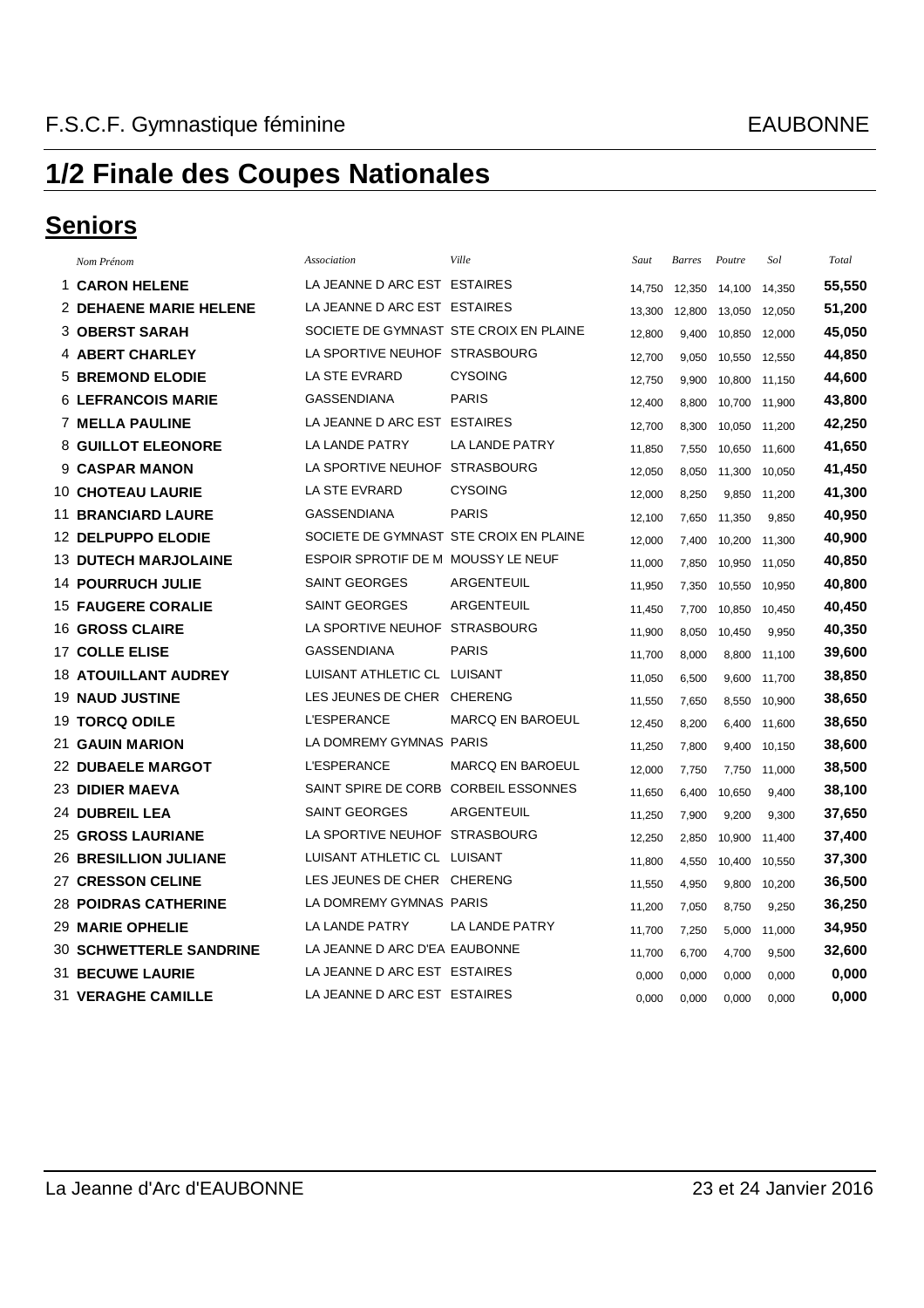### **Catégorie Coupe Espoir Association**

| 1            |                        | LA JEANNE D ARC ESTAIR ESTAIRES             |          | Equipe n° 15  |          |          | 148,350          |
|--------------|------------------------|---------------------------------------------|----------|---------------|----------|----------|------------------|
|              |                        |                                             | Saut     | <b>Barres</b> | Poutre   | Sol      |                  |
|              | 310                    | <b>DEPRAETER TIFFANY</b>                    | 13.350   | 11.250        | (11.050) | 12.100   | 47,750           |
|              | 311                    | <b>VASSEUR OCEANE</b>                       | 13.250   | 10.400        | 11.600   | 12.650   | 47,900           |
|              | 408                    | <b>BOUJRADA SARAH</b>                       | 13.500   | 10.950        | 13.700   | 12.950   | 51,100           |
|              | 506                    | <b>TORREZ CHARLOTTE</b>                     | (13.100) | (9.950)       | 12.650   | (12.000) | 47,700           |
| $\mathbf{2}$ | <b>LA STE EVRARD</b>   | <b>CYSOING</b>                              |          | Equipe n° 13  |          |          | 138,750          |
|              |                        |                                             | Saut     | <b>Barres</b> | Poutre   | Sol      |                  |
|              | 308                    | <b>DANEST CELESTINE</b>                     | 12.950   | 9.900         | 12.200   | 11.900   | 46,950           |
|              | 309                    | <b>MANOUVRIER AMBRE</b>                     | 12.650   | (8.450)       | (10.250) | (10.400) | 41,750           |
|              | 502                    | <b>BONTEMPS CLEO</b>                        | 12.800   | 9.050         | 11.450   | 12.050   | 45,350           |
|              | 503                    | <b>CHEVALIER INES</b>                       | (12.100) | 9.750         | 12.300   | 11.750   | 45,900           |
| 3            | <b>AVENIR DE TRIEL</b> | <b>TRIEL SUR SEINE</b>                      |          | Equipe n° 29  |          |          | 135,950          |
|              |                        |                                             | Saut     | <b>Barres</b> | Poutre   | Sol      |                  |
|              | 334                    | <b>LESPERRES LOUNA</b>                      | 13.050   | 8.200         | 11.700   | 11.500   | 44,450           |
|              | 430                    | <b>GENEVOIS MAISSYA</b>                     | 13.550   | 9.000         | 12.450   | 12.250   | 47,250           |
|              | 431                    | <b>PUSCHMANN FLAVIE</b>                     | 12.900   | (7.900)       | 11.550   | 11.500   | 43,850           |
|              | 432                    | <b>ORMIERES COLINE</b>                      | (11.700) | 8.300         | (10.400) | (11.450) | 41,850           |
|              |                        |                                             |          |               |          |          |                  |
| 4            | <b>LA JEANNE D ARC</b> | <b>MOUVAUX</b>                              |          | Equipe n° 25  |          |          | 131,500          |
|              |                        |                                             | Saut     | <b>Barres</b> | Poutre   | Sol      |                  |
|              | 323                    | <b>DUTOIT VICTOIRE</b>                      | 12.600   | 9.100         | 11.850   | 11.500   | 45,050           |
|              | 324                    | <b>PETIT MASQUELIER MARIE</b>               | 12.450   | (8.450)       | (9.900)  | (11.350) | 42,150           |
|              | 325                    | <b>BARRIE LUNA</b>                          | (11.500) | 8.750         | 10.050   | 11.500   | 41,800           |
|              | 424                    | <b>DUMONT FANNY</b>                         | 11.550   | 9.000         | 11.450   | 11.700   | 43,700           |
| 5            |                        | LA JEANNE D ARC ESTAIR ESTAIRES             |          | Equipe n° 16  |          |          | 128,050          |
|              |                        |                                             | Saut     | <b>Barres</b> | Poutre   | Sol      |                  |
|              | 312                    | <b>THUMEREL SOLENE</b>                      | 11.950   | 8.050         | 9.350    | 10.000   | 39,350           |
|              | 313                    | <b>DUFRESNE MARGAUX</b>                     | 13.100   | 9.400         | 9.900    | 10.850   | 43,250           |
|              | 409                    | <b>VASSEUR AGATHE</b>                       | (0.000)  | (0.000)       | (0.000)  | (0.000)  | 0,000            |
|              | 507                    | <b>TURCQ AGATHE</b>                         | 12.750   | 9.150         | 11.000   | 12.550   | 45,450           |
| 6            |                        | LES JEUNES DE CHERENG CHERENG               |          | Equipe n° 10  |          |          | 126,050          |
|              |                        |                                             | Saut     | <b>Barres</b> | Poutre   | Sol      |                  |
|              | 302                    | <b>LEFEBVRE COLINE</b>                      | 11.800   | 8.900         | 10.900   | (10.300) | 41,900           |
|              | 303                    | <b>DERNONCOURT INES</b>                     | 12.000   | 8.300         | (9.850)  | 11.350   | 41,500           |
|              | 402<br>403             | <b>GARREYN MARIE</b><br><b>BAGUE LOUISE</b> | (11.450) | (7.900)       | 10.200   | 10.650   | 40,200<br>41,950 |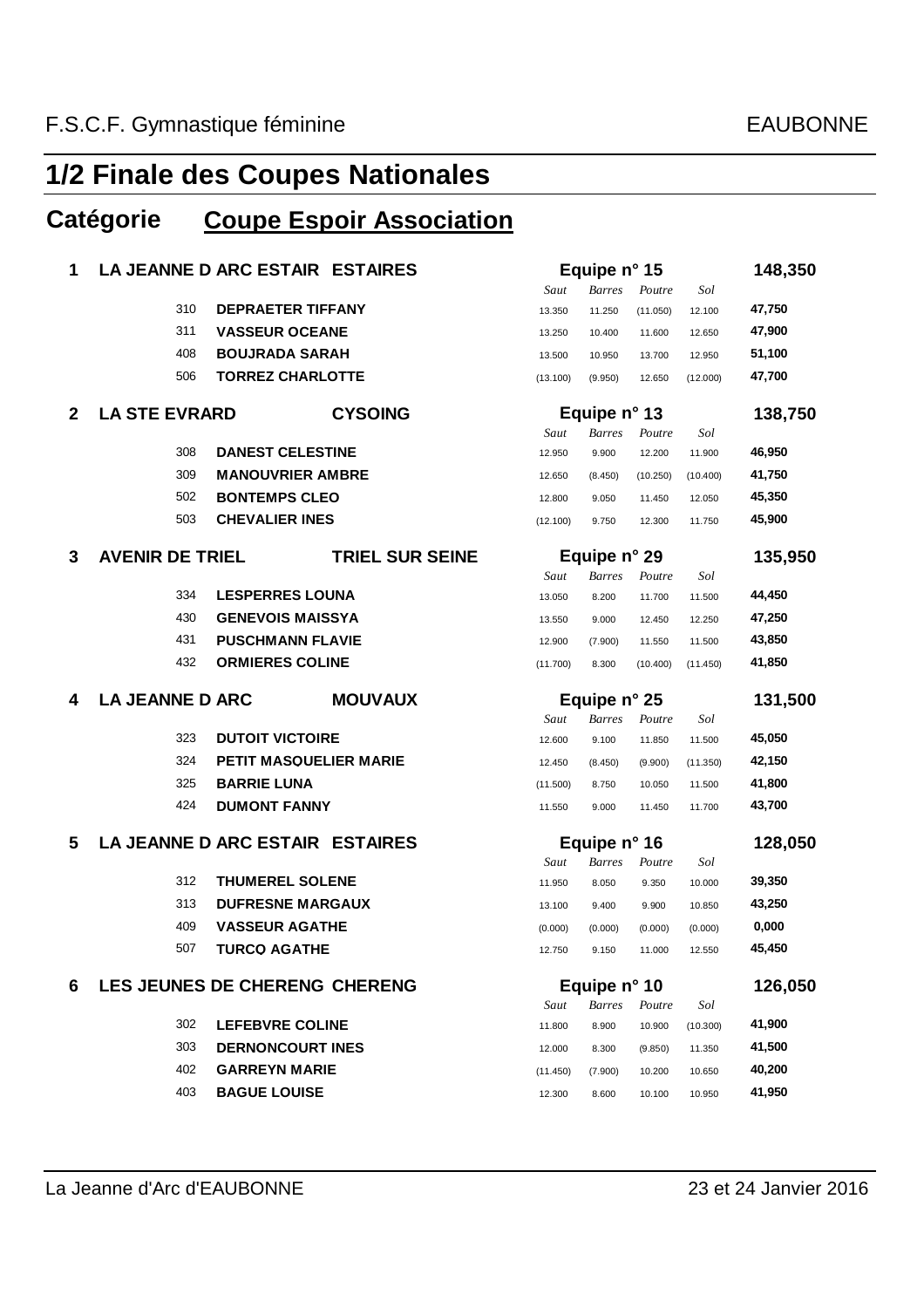| 7               | <b>LA JEANNE D ARC</b> |                        | <b>MOUVAUX</b>                        |          | Equipe n° 26  |         |          | 124,450 |
|-----------------|------------------------|------------------------|---------------------------------------|----------|---------------|---------|----------|---------|
|                 |                        |                        |                                       | Saut     | <b>Barres</b> | Poutre  | Sol      |         |
|                 | 326                    |                        | <b>HAMMOUD JUSTINE</b>                | 12.800   | 7.750         | 10.300  | 10.750   | 41,600  |
|                 | 327                    | <b>BOTTIN LISE</b>     |                                       | 12.200   | 8.350         | (9.200) | 11.550   | 41,300  |
|                 | 425                    | <b>DRIEUX JEANNE</b>   |                                       | (11.500) | 8.100         | 11.100  | 10.050   | 40,750  |
|                 | 515                    |                        | <b>MARET CAPUCINE</b>                 | 11.800   | (6.400)       | 9.700   | (9.750)  | 37,650  |
| 8               | <b>L'ESPERANCE</b>     |                        | <b>MARCQ EN BAROEUL</b>               |          | Equipe n° 23  |         |          | 123,500 |
|                 |                        |                        |                                       | Saut     | <b>Barres</b> | Poutre  | Sol      |         |
|                 | 320                    | <b>PIETTRE JEANNE</b>  |                                       | 12.300   | 7.950         | 10.550  | 11.750   | 42,550  |
|                 | 321                    |                        | <b>DOOLAEGHE VIOLETTE</b>             | 11.950   | 7.250         | 10.050  | 10.750   | 40,000  |
|                 | 421                    |                        | <b>TCHANA JASMINE</b>                 | (11.900) | 8.550         | 9.750   | (10.350) | 40,550  |
|                 | 422                    | <b>FONTAINE LAURA</b>  |                                       | 11.950   | (6.900)       | (9.050) | 10.700   | 38,600  |
| 9               |                        |                        | <b>LA JEUNESSE DE CROISSY CROISSY</b> |          | Equipe n° 12  |         |          | 123,050 |
|                 |                        |                        |                                       | Saut     | <b>Barres</b> | Poutre  | Sol      |         |
|                 | 305                    |                        | <b>DREUX-BINDER MATHILDE</b>          | 13.000   | 7.850         | 11.050  | 11.050   | 42,950  |
|                 | 306                    | <b>BONS KELCIE</b>     |                                       | (11.700) | 7.000         | (7.350) | 10.800   | 36,850  |
|                 | 307                    |                        | <b>KNIGHT CHARLOTTE</b>               | 12.400   | 7.250         | 9.750   | 10.750   | 40,150  |
|                 | 607                    | <b>RUFF REBECCA</b>    |                                       | 12.000   | (5.050)       | 10.150  | (10.600) | 37,800  |
| 10              | <b>LA JEANNE D ARC</b> |                        | <b>PERENCHIES</b>                     |          | Equipe n° 27  |         |          | 119,750 |
|                 |                        |                        |                                       | Saut     | <b>Barres</b> | Poutre  | Sol      |         |
|                 | 328                    |                        | <b>BALLET CONSTANCE</b>               | 12.950   | 7.900         | 9.700   | 11.200   | 41,750  |
|                 | 427                    | <b>POIRE INES</b>      |                                       | (11.150) | 6.650         | 9.200   | 10.650   | 37,650  |
|                 | 428                    | <b>POIRE TIPHAINE</b>  |                                       | 11.400   | 8.250         | 9.950   | (9.550)  | 39,150  |
|                 | 519                    |                        | <b>DELESALLE CLARA</b>                | 12.000   | (6.350)       | (8.850) | 9.900    | 37,100  |
| 11              |                        |                        | LA JEANNE D ARC ESTAIR ESTAIRES       |          | Equipe n° 17  |         |          | 119,200 |
|                 |                        |                        |                                       | Saut     | <b>Barres</b> | Poutre  | Sol      |         |
|                 | 410                    | <b>LUTETE OLIVIA</b>   |                                       | 13.000   | 7.650         | 9.450   | 12.300   | 42,400  |
|                 | 411                    |                        | <b>SANSSE MYRTILLE</b>                | (0.000)  | (0.000)       | (0.000) | (0.000)  | 0,000   |
|                 | 508                    | <b>HAVET JULIA</b>     |                                       | 11.500   | 8.050         | 8.850   | 9.850    | 38,250  |
|                 | 608                    | <b>CHRISTIAN CELIA</b> |                                       | 11.550   | 5.800         | 10.400  | 10.800   | 38,550  |
| 12 <sub>2</sub> |                        |                        | LA JEANNE D ARC ESTAIR ESTAIRES       |          | Equipe n° 18  |         |          | 119,000 |
|                 |                        |                        |                                       | Saut     | <b>Barres</b> | Poutre  | Sol      |         |
|                 | 412                    | <b>DENIS CAMILLE</b>   |                                       | 12.000   | 9.150         | 9.350   | 11.250   | 41,750  |
|                 | 413                    | <b>BRION LEA</b>       |                                       | 11.750   | 5.750         | 8.950   | 10.300   | 36,750  |
|                 | 509                    | <b>LENOIR JULIETTE</b> |                                       | 11.500   | 7.150         | 10.850  | 11.000   | 40,500  |
| 13              |                        |                        | LES JEUNES DE CHERENG CHERENG         |          | Equipe n° 11  |         |          | 118,100 |
|                 |                        |                        |                                       | Saut     | Barres        | Poutre  | Sol      |         |
|                 | 304                    | <b>PUCHE CAMILLE</b>   |                                       | 11.250   | 8.000         | 7.500   | 10.800   | 37,550  |
|                 | 405                    |                        | <b>POTTIER HELOISE</b>                | 11.850   | 8.200         | 11.100  | 10.100   | 41,250  |
|                 | 606                    | <b>COULON CELIA</b>    |                                       | 11.850   | 7.800         | 9.300   | 10.350   | 39,300  |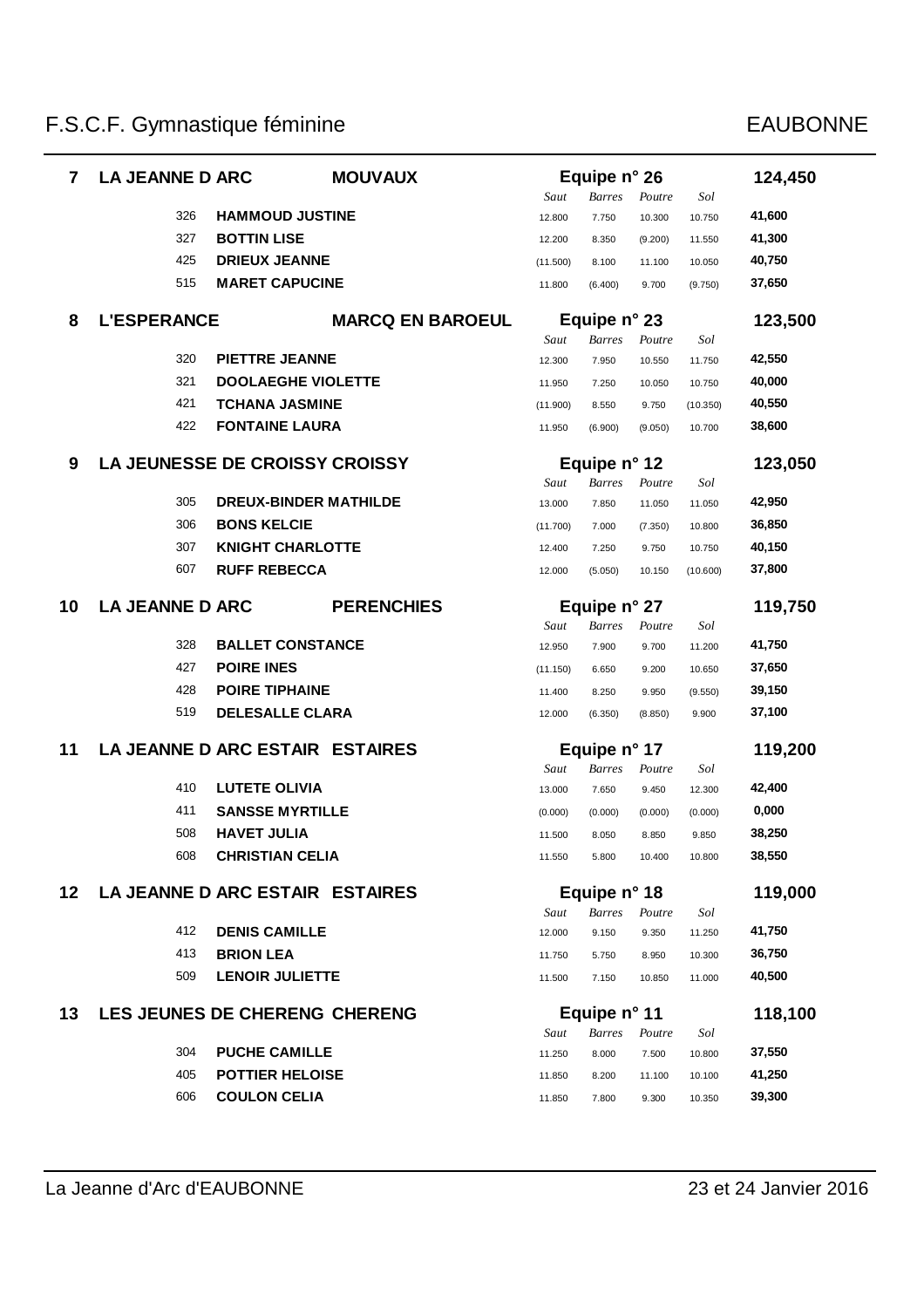| 14 | <b>LA STE EVRARD</b>   | <b>CYSOING</b>                             |          | Equipe n° 14  |               |         | 117,350 |
|----|------------------------|--------------------------------------------|----------|---------------|---------------|---------|---------|
|    |                        |                                            | Saut     | <b>Barres</b> | Poutre        | Sol     |         |
|    | 406                    | <b>PAIN MANON</b>                          | (0.000)  | (0.000)       | (0.000)       | (0.000) | 0,000   |
|    | 407                    | <b>THUILLIER ALBANE</b>                    | 11.600   | 7.300         | 9.450         | 11.450  | 39,800  |
|    | 504                    | <b>JACQUES VALENTINE</b>                   | 12.000   | 6.450         | 11.000        | 10.650  | 40,100  |
|    | 505                    | <b>PAUWELS ROSALIE</b>                     | 11.850   | 5.800         | 9.000         | 10.800  | 37,450  |
| 15 |                        | <b>ETOILE SPORTIVE DE GAR LIVRY-GARGAN</b> |          | Equipe n° 20  |               |         | 117,000 |
|    |                        |                                            | Saut     | <b>Barres</b> | $\it Fourier$ | Sol     |         |
|    | 316                    | <b>GUYADER CLARA</b>                       | 11.750   | 7.950         | 9.850         | 11.000  | 40,550  |
|    | 317                    | <b>TARTARE LUDIVINE</b>                    | 11.450   | 7.450         | 10.400        | 10.150  | 39,450  |
|    | 318                    | <b>ABELKALON KASSANDRA</b>                 | 10.650   | 6.550         | 9.800         | 10.000  | 37,000  |
| 16 |                        | <b>GYMNASTIQUE ST JOSEPH HOENHEIM</b>      |          | Equipe n° 19  |               |         | 115,450 |
|    |                        |                                            | Saut     | <b>Barres</b> | Poutre        | Sol     |         |
|    | 414                    | <b>DUBAR MARINE</b>                        | 12.900   | 7.650         | 8.350         | 10.500  | 39,400  |
|    | 415                    | <b>LIBERIO LISA</b>                        | 11.400   | 7.200         | 8.800         | 10.100  | 37,500  |
|    | 510                    | <b>LIBERIO LEA</b>                         | 11.450   | (5.300)       | 10.050        | 9.750   | 36,550  |
|    | 614                    | <b>HOFF CAMILLE</b>                        | (11.300) | 7.300         | (4.900)       | (8.850) | 32,350  |
| 17 | <b>L'ESPERANCE</b>     | <b>MARCQ EN BAROEUL</b>                    |          | Equipe n° 24  |               |         | 114,550 |
|    |                        |                                            | Saut     | <b>Barres</b> | Poutre        | Sol     |         |
|    | 322                    | <b>BOUARFA KENZA</b>                       | 11.250   | 7.150         | 9.000         | 10.600  | 38,000  |
|    | 513                    | <b>MATRICON ANNA</b>                       | 11.500   | 5.900         | 10.150        | 11.000  | 38,550  |
|    | 514                    | <b>HODE INGRID</b>                         | (11.200) | (4.200)       | 9.000         | 10.800  | 35,200  |
|    | 610                    | <b>DESORT CASSANDRE</b>                    | 11.450   | 6.750         | (7.050)       | (9.800) | 35,050  |
| 18 |                        | <b>ETOILE SPORTIVE DE GAR LIVRY-GARGAN</b> |          | Equipe n° 21  |               |         | 114,200 |
|    |                        |                                            | Saut     | <b>Barres</b> | Poutre        | Sol     |         |
|    | 416                    | <b>BEYE KHADIJA</b>                        | 11.400   | 7.050         | 8.100         | 11.050  | 37,600  |
|    | 417                    | <b>RAIMIS FAUSTINE</b>                     | 11.000   | 7.200         | 9.750         | 10.450  | 38,400  |
|    | 418                    | <b>DE SOUSA SAMANTHA</b>                   | 11.300   | 7.100         | 9.600         | 10.200  | 38,200  |
| 19 | <b>LA JEANNE D ARC</b> | <b>PERENCHIES</b>                          |          | Equipe n° 28  |               |         | 106,150 |
|    |                        |                                            | Saut     | <b>Barres</b> | Poutre        | Sol     |         |
|    | 518                    | <b>MUYLLE CLOE</b>                         | 11.350   | 7.200         | 10.600        | 10.700  | 39,850  |
|    | 520                    | <b>RICQUEBOURG MANON</b>                   | 11.000   | 6.500         | 3.000         | 10.300  | 30,800  |
|    | 521                    | <b>LEMOINE CLARA</b>                       | 11.000   | 5.850         | 8.100         | 10.550  | 35,500  |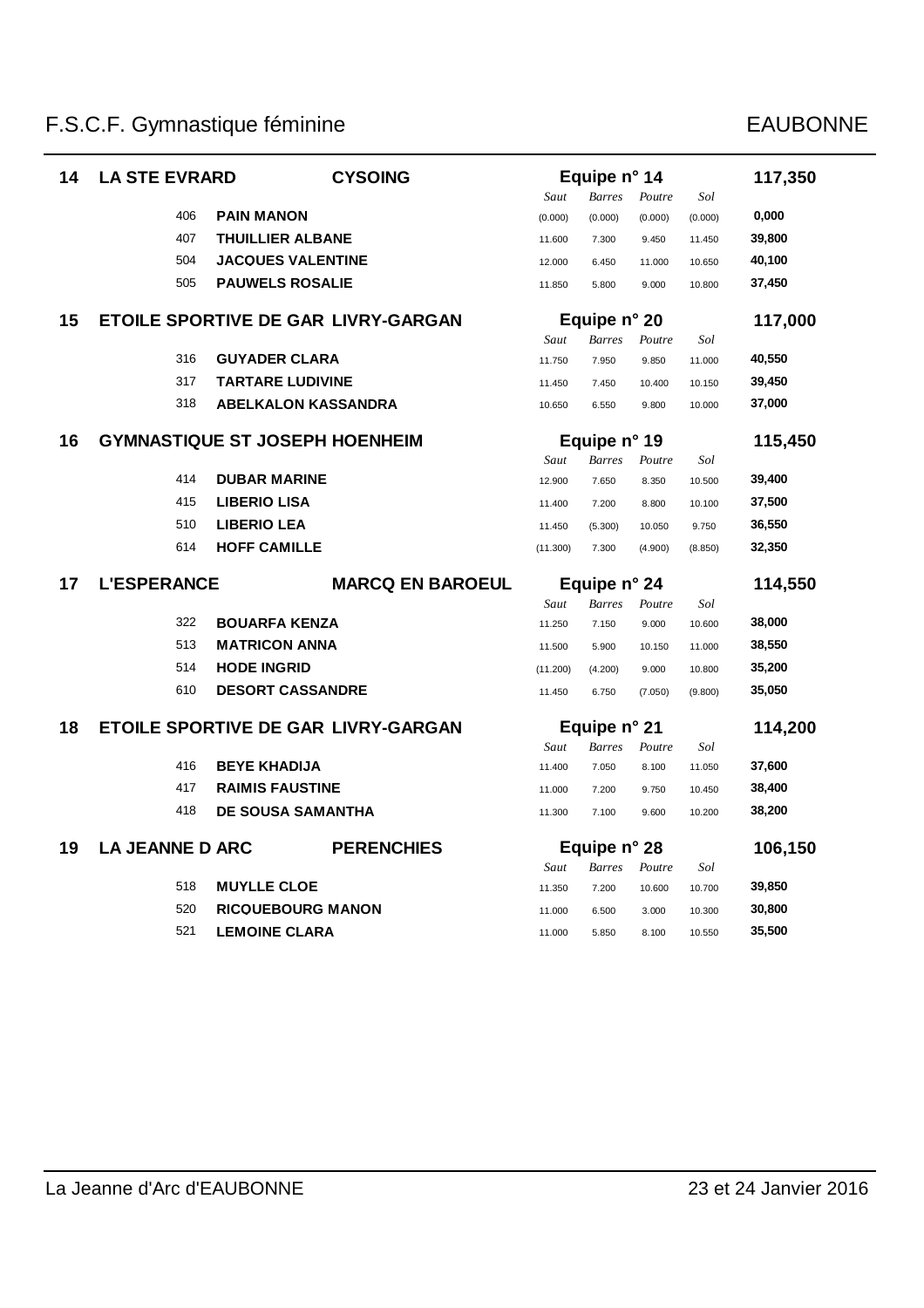### **Catégorie Coupe Senior Association**

| 1            |                           | LA JEANNE D ARC ESTAIR ESTAIRES |                                           |          | Equipe n° 04  |         |          | 153,150 |
|--------------|---------------------------|---------------------------------|-------------------------------------------|----------|---------------|---------|----------|---------|
|              |                           |                                 |                                           | Saut     | <b>Barres</b> | Poutre  | Sol      |         |
|              | 112                       | <b>DEHAENE MARIE HELENE</b>     |                                           | 13.300   | 12.800        | 13.050  | 12.050   | 51,200  |
|              | 113                       | <b>VERAGHE CAMILLE</b>          |                                           | (0.000)  | (0.000)       | (0.000) | (0.000)  | 0,000   |
|              | 114                       | <b>CARON HELENE</b>             |                                           | 14.750   | 12.350        | 14.100  | 14.350   | 55,550  |
|              | 211                       | <b>VASSEUR CLEMENCE</b>         |                                           | 13.000   | 9.150         | 12.000  | 12.250   | 46,400  |
| $\mathbf{2}$ | <b>LA SPORTIVE NEUHOF</b> |                                 | <b>STRASBOURG</b>                         |          | Equipe n° 06  |         |          | 128,450 |
|              |                           |                                 |                                           | Saut     | <b>Barres</b> | Poutre  | Sol      |         |
|              | 131                       | <b>ABERT CHARLEY</b>            |                                           | 12.700   | 9.050         | 10.550  | 12.550   | 44,850  |
|              | 132                       | <b>GROSS LAURIANE</b>           |                                           | 12.250   | (2.850)       | 10.900  | 11.400   | 37,400  |
|              | 133                       | <b>GROSS CLAIRE</b>             |                                           | (11.900) | 8.050         | 10.450  | 9.950    | 40,350  |
|              | 216                       | <b>MAYER CELENE</b>             |                                           | 12.250   | 8.350         | (8.400) | (9.650)  | 38,650  |
| 3            |                           | LES JEUNES DE CHERENG CHERENG   |                                           |          | Equipe n° 02  |         |          | 127,450 |
|              |                           |                                 |                                           | Saut     | <b>Barres</b> | Poutre  | Sol      |         |
|              | 105                       | <b>NAUD JUSTINE</b>             |                                           | (11.550) | 7.650         | (8.550) | 10.900   | 38,650  |
|              | 106                       | <b>CRESSON CELINE</b>           |                                           | 11.550   | (4.950)       | 9.800   | (10.200) | 36,500  |
|              | 204                       | <b>BOULLIEZ SIXTINE</b>         |                                           | 12.150   | 9.850         | 12.350  | 12.450   | 46,800  |
|              | 205                       | <b>THEILLIER MARION</b>         |                                           | 11.800   | 8.150         | 9.450   | 11.350   | 40,750  |
|              |                           |                                 |                                           |          |               |         |          |         |
| 4            | <b>GASSENDIANA</b>        |                                 | <b>PARIS</b>                              |          | Equipe n° 05  |         |          | 126,550 |
|              |                           |                                 |                                           | Saut     | <b>Barres</b> | Poutre  | Sol      |         |
|              | 125                       | <b>BRANCIARD LAURE</b>          |                                           | 12.100   | (7.650)       | 11.350  | (9.850)  | 40,950  |
|              | 126                       | <b>COLLE ELISE</b>              |                                           | (11.700) | 8.000         | 8.800   | 11.100   | 39,600  |
|              | 127                       | <b>LEFRANCOIS MARIE</b>         |                                           | 12.400   | 8.800         | 10.700  | 11.900   | 43,800  |
|              | 611                       | <b>BUCZKOWSKI EVNA</b>          |                                           | 11.900   | 8.450         | (7.850) | 11.050   | 39,250  |
| 5            | <b>LA STE EVRARD</b>      |                                 | <b>CYSOING</b>                            |          | Equipe n° 03  |         |          | 125,750 |
|              |                           |                                 |                                           | Saut     | <b>Barres</b> | Poutre  | Sol      |         |
|              | 108                       | <b>BREMOND ELODIE</b>           |                                           | 12.750   | 9.900         | 10.800  | 11.150   | 44,600  |
|              | 109                       | <b>CHOTEAU LAURIE</b>           |                                           | 12.000   | 8.250         | 9.850   | 11.200   | 41,300  |
|              | 208                       | <b>SULMON LISE</b>              |                                           | (0.000)  | (0.000)       | (0.000) | (0.000)  | 0,000   |
|              | 209                       | <b>FROMONT CELINKA</b>          |                                           | 11.500   | 6.550         | 10.450  | 11.350   | 39,850  |
| 6            |                           |                                 | SOCIETE DE GYMNASTIQU STE CROIX EN PLAINE |          | Equipe n° 07  |         |          | 125,150 |
|              |                           |                                 |                                           | Saut     | <b>Barres</b> | Poutre  | Sol      |         |
|              | 135                       | <b>DELPUPPO ELODIE</b>          |                                           | 12.000   | 7.400         | 10.200  | 11.300   | 40,900  |
|              | 136                       | <b>OBERST SARAH</b>             |                                           | 12.800   | 9.400         | 10.850  | 12.000   | 45,050  |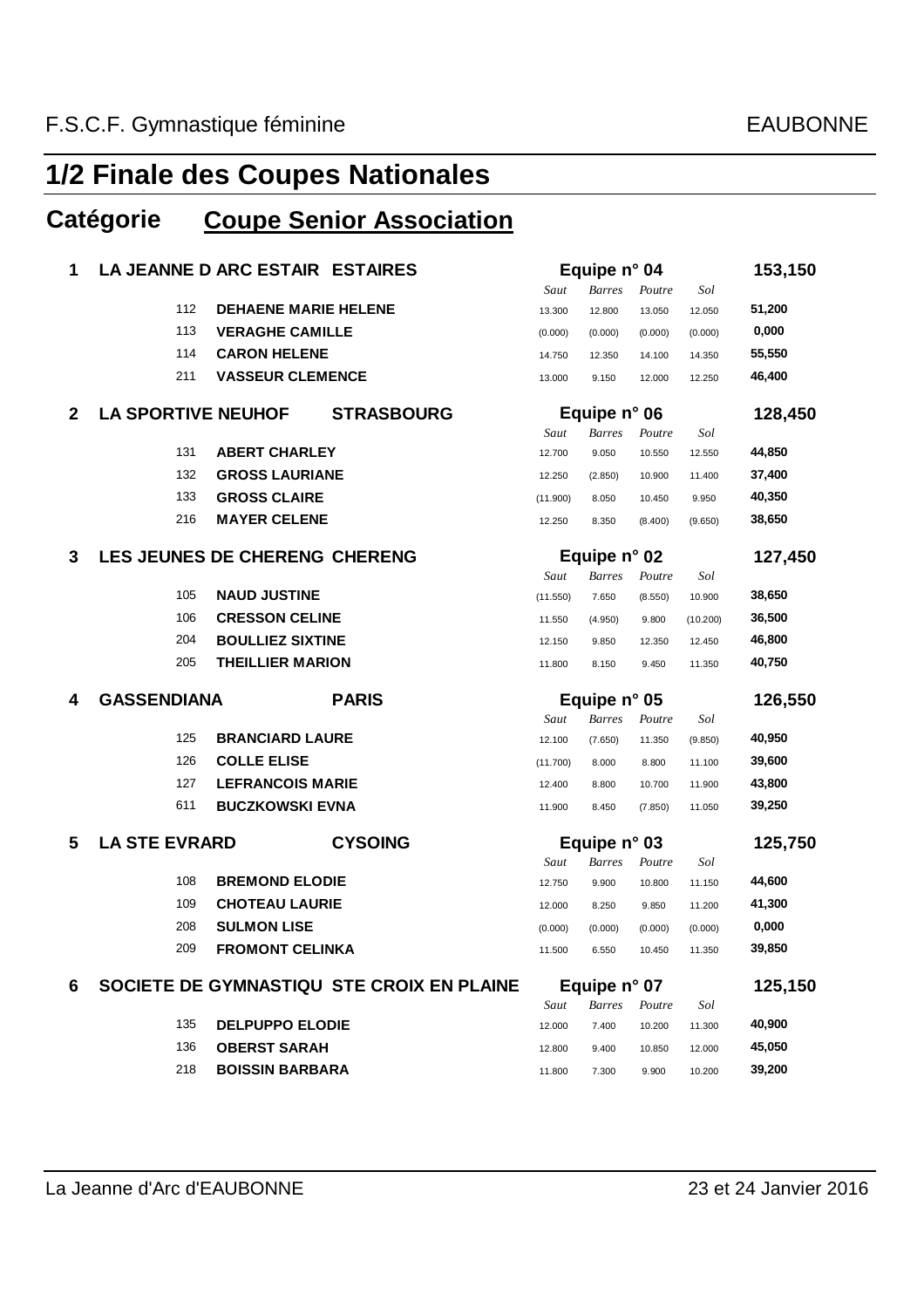|   | <b>SAINT GEORGES</b>   | <b>ARGENTEUIL</b>      |          | Equipe $n^{\circ}$ 01 |         |         | 121,050 |
|---|------------------------|------------------------|----------|-----------------------|---------|---------|---------|
|   |                        |                        | Saut     | <b>Barres</b>         | Poutre  | Sol     |         |
|   | 101                    | <b>POURRUCH JULIE</b>  | 11.950   | (7.350)               | 10.550  | 10.950  | 40,800  |
|   | 102                    | <b>DUBREIL LEA</b>     | 11.250   | 7.900                 | (9.200) | (9.300) | 37,650  |
|   | 103                    | <b>FAUGERE CORALIE</b> | 11.450   | 7.700                 | 10.850  | 10.450  | 40,450  |
|   | 603                    | <b>SAINTON PAULINE</b> | (11.100) | 7.800                 | 9.800   | 10.400  | 39,100  |
| 8 | <b>AVENIR DE TRIEL</b> | <b>TRIEL SUR SEINE</b> |          | Equipe $n^{\circ}$ 08 |         |         | 115,500 |
|   |                        |                        | Saut     | Barres                | Poutre  | Sol     |         |
|   | 220                    | <b>BEYLOT MELANIE</b>  | 12.500   | 6.500                 | 11.500  | 11.250  | 41,750  |
|   | 221                    | <b>GOZDOWSKI ELISE</b> | 12.050   | 7.350                 | 9.500   | 10.250  | 39,150  |
|   | 222                    | <b>POIRRIER AMELIE</b> | 11.800   | 3.900                 | 9.050   | 9.850   | 34,600  |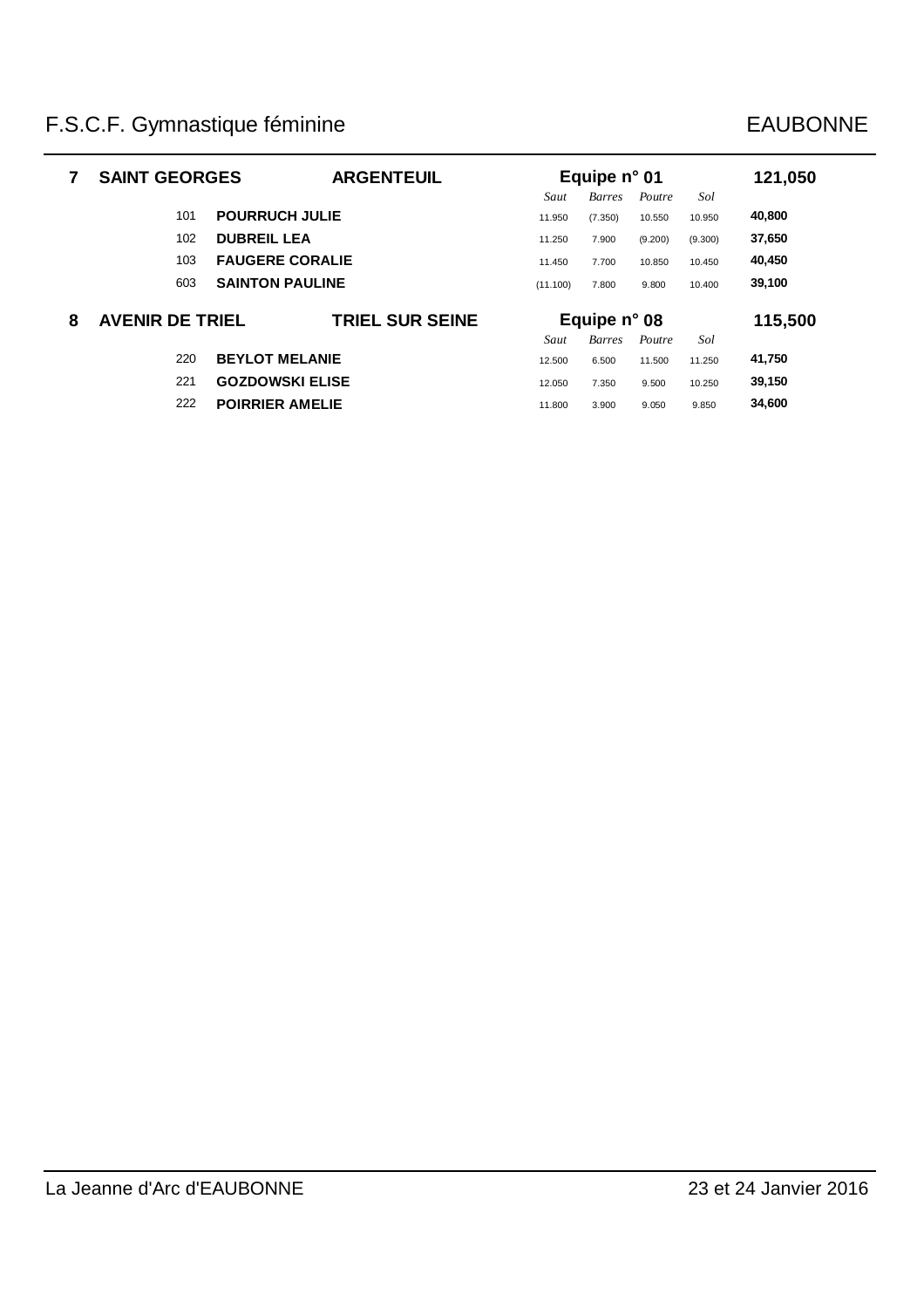### **Catégorie Coupe Espoir Ligue**

| 1              | <b>LIGUE DU NORD</b>       |                              |          | Equipe n° 12  |          |          |         |  |
|----------------|----------------------------|------------------------------|----------|---------------|----------|----------|---------|--|
|                |                            |                              | Saut     | <b>Barres</b> | Poutre   | Sol      |         |  |
|                | 308                        | <b>DANEST CELESTINE</b>      | 12.950   | 9.900         | 12.200   | 11.900   | 46,950  |  |
|                | 310                        | <b>DEPRAETER TIFFANY</b>     | 13.350   | 11.250        | 11.050   | 12.100   | 47,750  |  |
|                | 323                        | <b>DUTOIT VICTOIRE</b>       | 12.600   | 9.100         | 11.850   | 11.500   | 45,050  |  |
|                | 408                        | <b>BOUJRADA SARAH</b>        | 13.500   | 10.950        | 13.700   | 12.950   | 51,100  |  |
|                | 503                        | <b>CHEVALIER INES</b>        | 12.100   | 9.750         | 12.300   | 11.750   | 45,900  |  |
|                | 609                        | <b>CAZIN LINA</b>            | (11.250) | (4.300)       | (8.100)  | (10.250) | 33,900  |  |
| $\overline{2}$ | <b>LIGUE DU NORD</b>       |                              |          | Equipe n° 13  |          |          | 225,700 |  |
|                |                            |                              | Saut     | <b>Barres</b> | Poutre   | Sol      |         |  |
|                | 302                        | <b>LEFEBVRE COLINE</b>       | (11.800) | 8.900         | 10.900   | (10.300) | 41,900  |  |
|                | 309                        | <b>MANOUVRIER AMBRE</b>      | 12.650   | 8.450         | 10.250   | 10.400   | 41,750  |  |
|                | 311                        | <b>VASSEUR OCEANE</b>        | 13.250   | 10.400        | 11.600   | 12.650   | 47,900  |  |
|                | 502                        | <b>BONTEMPS CLEO</b>         | 12.800   | 9.050         | 11.450   | 12.050   | 45,350  |  |
|                | 506                        | <b>TORREZ CHARLOTTE</b>      | 13.100   | 9.950         | 12.650   | 12.000   | 47,700  |  |
|                | 613                        | <b>DEMUYS LISA</b>           | 11.950   | (5.700)       | (9.500)  | 11.250   | 38,400  |  |
|                |                            |                              |          |               |          |          |         |  |
| 3              | <b>LIGUE ILE DE France</b> |                              |          | Equipe n° 10  |          |          | 220,350 |  |
|                |                            |                              | Saut     | <b>Barres</b> | Poutre   | Sol      |         |  |
|                | 305                        | <b>DREUX-BINDER MATHILDE</b> | 13.000   | 7.850         | 11.050   | 11.050   | 42,950  |  |
|                | 317                        | <b>TARTARE LUDIVINE</b>      | (11.450) | (7.450)       | (10.400) | (10.150) | 39,450  |  |
|                | 334                        | <b>LESPERRES LOUNA</b>       | 13.050   | 8.200         | 11.700   | 11.500   | 44,450  |  |
|                | 430                        | <b>GENEVOIS MAISSYA</b>      | 13.550   | 9.000         | 12.450   | 12.250   | 47,250  |  |
|                | 431                        | <b>PUSCHMANN FLAVIE</b>      | 12.900   | 7.900         | 11.550   | 11.500   | 43,850  |  |
|                | 432                        | <b>ORMIERES COLINE</b>       | 11.700   | 8.300         | 10.400   | 11.450   | 41,850  |  |
| 4              | <b>LIGUE D'ALSACE</b>      |                              |          | Equipe n° 08  |          |          | 208,100 |  |
|                |                            |                              | Saut     | <b>Barres</b> | Poutre   | Sol      |         |  |
|                | 331                        | <b>PETRAZOLLER SOLINE</b>    | 13.300   | 10.250        | 10.900   | 11.800   | 46,250  |  |
|                | 332                        | <b>KRAEMER JULIANNE</b>      | (0.000)  | (0.000)       | (0.000)  | (0.000)  | 0,000   |  |
|                | 336                        | <b>HAUSWALD ROMANE</b>       | 12.750   | 8.400         | 9.600    | 11.900   | 42,650  |  |
|                | 414                        | <b>DUBAR MARINE</b>          | 12.900   | 7.650         | 8.350    | 10.500   | 39,400  |  |
|                | 429                        | <b>BIANCHI OCEANE</b>        | 12.150   | 8.000         | 10.050   | 11.750   | 41,950  |  |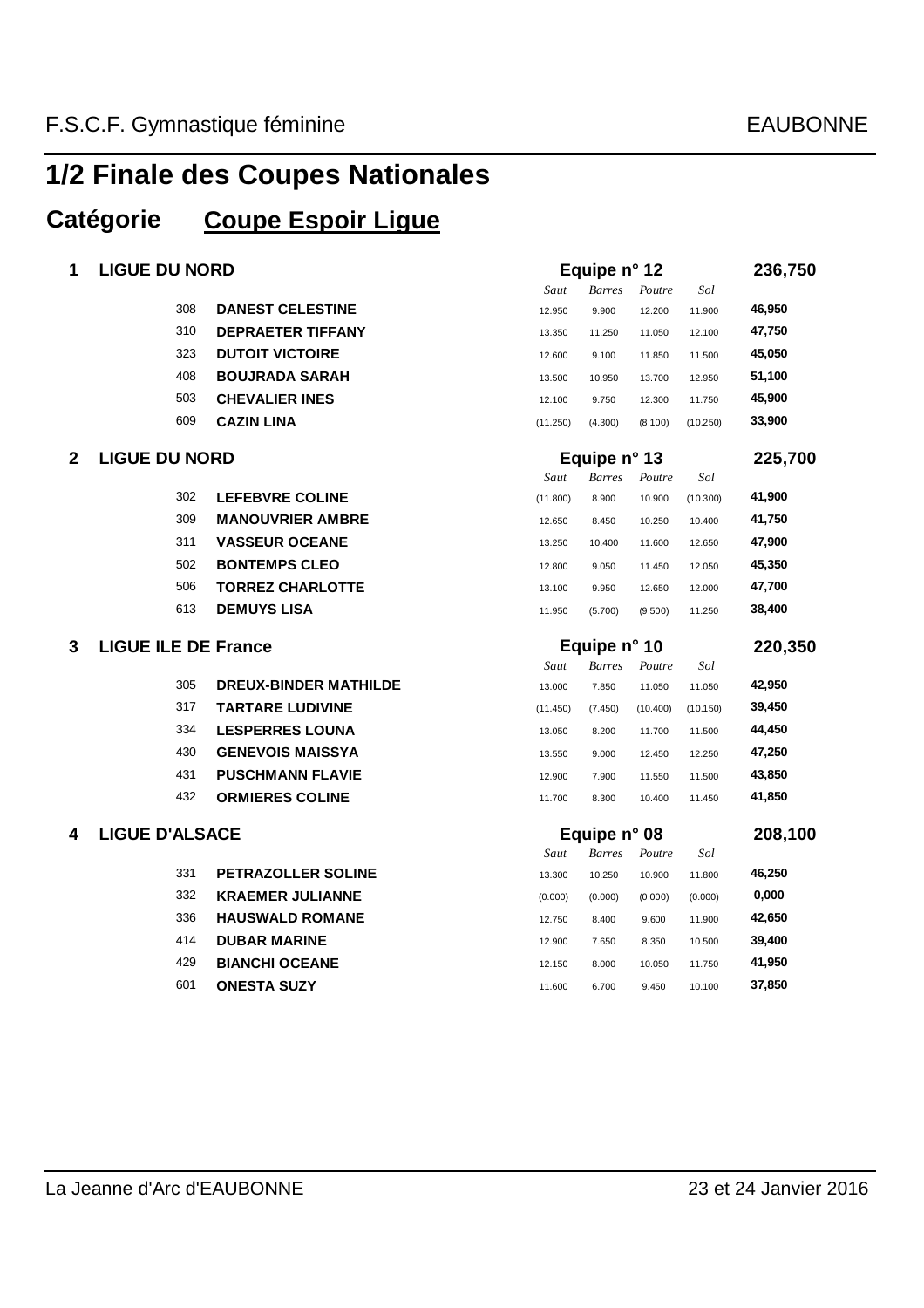| 5              | <b>LIGUE DU NORD</b>       |                            |          | Equipe n° 14  |         |          | 200,350 |
|----------------|----------------------------|----------------------------|----------|---------------|---------|----------|---------|
|                |                            |                            | Saut     | <b>Barres</b> | Poutre  | Sol      |         |
|                | 312                        | <b>THUMEREL SOLENE</b>     | 11.950   | 8.050         | 9.350   | 10.000   | 39,350  |
|                | 328                        | <b>BALLET CONSTANCE</b>    | 12.950   | 7.900         | 9.700   | 11.200   | 41,750  |
|                | 409                        | <b>VASSEUR AGATHE</b>      | (0.000)  | (0.000)       | (0.000) | (0.000)  | 0,000   |
|                | 421                        | <b>TCHANA JASMINE</b>      | 11.900   | 8.550         | 9.750   | 10.350   | 40,550  |
|                | 507                        | <b>TURCQ AGATHE</b>        | 12.750   | 9.150         | 11.000  | 12.550   | 45,450  |
|                | 604                        | <b>BATTEUR ROSE</b>        | 11.200   | 5.050         | 7.500   | 9.500    | 33,250  |
| 6              | <b>LIGUE D'ALSACE</b>      |                            |          | Equipe n° 09  |         |          | 199,000 |
|                |                            |                            | Saut     | <b>Barres</b> | Poutre  | Sol      |         |
|                | 329                        | <b>ROMBURG JULIE</b>       | 11.950   | 6.250         | 11.200  | 11.750   | 41,150  |
|                | 330                        | <b>SEN MELEK</b>           | 12.350   | 7.950         | 10.250  | 11.100   | 41,650  |
|                | 415                        | <b>LIBERIO LISA</b>        | 11.400   | 7.200         | 8.800   | 10.100   | 37,500  |
|                | 510                        | <b>LIBERIO LEA</b>         | 11.450   | 5.300         | 10.050  | (9.750)  | 36,550  |
|                | 512                        | <b>HADANGUE LOLA</b>       | 11.800   | 7.700         | 10.850  | 11.050   | 41,400  |
|                | 602                        | <b>DENJEAN VICTORIA</b>    | (11.100) | (4.500)       | (8.500) | 10.500   | 34,600  |
| $\overline{7}$ | <b>LIGUE ILE DE France</b> |                            |          | Equipe n° 11  |         |          | 197,250 |
|                |                            |                            | Saut     | <b>Barres</b> | Poutre  | Sol      |         |
|                | 307                        | <b>KNIGHT CHARLOTTE</b>    | 12.400   | 7.250         | 9.750   | 10.750   | 40,150  |
|                | 316                        | <b>GUYADER CLARA</b>       | 11.750   | 7.950         | 9.850   | 11.000   | 40,550  |
|                | 318                        | <b>ABELKALON KASSANDRA</b> | (10.650) | 6.550         | 9.800   | (10.000) | 37,000  |
|                | 418                        | <b>DE SOUSA SAMANTHA</b>   | 11.300   | 7.100         | 9.600   | 10.200   | 38,200  |
|                | 433                        | <b>LEDROIT JUSTINE</b>     | 12.000   | 8.100         | 9.500   | 10.400   | 40,000  |
|                | 523                        | <b>FREDOU MELINEE</b>      | 11.900   | (5.100)       | (8.150) | 10.100   | 35,250  |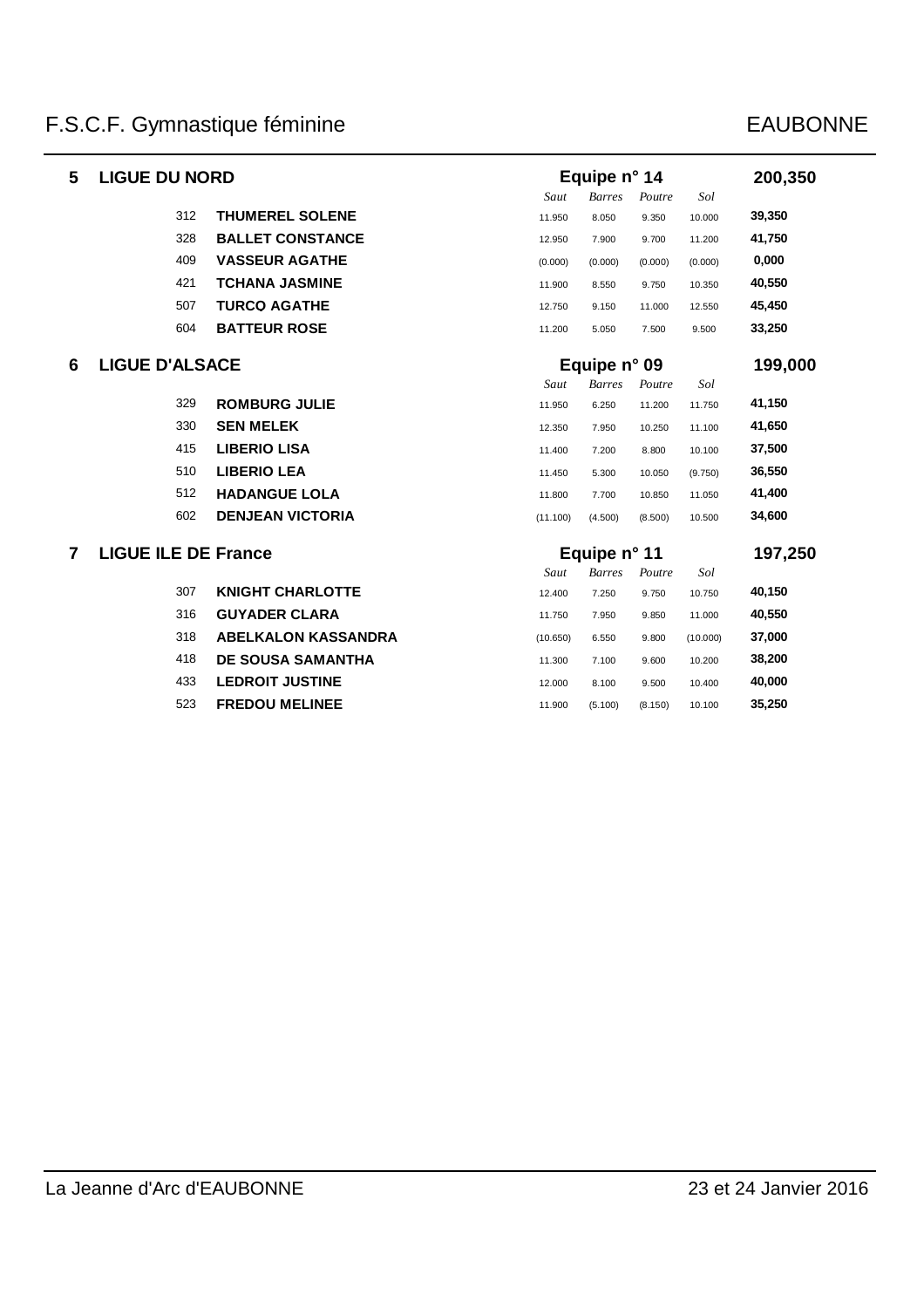### **Catégorie Coupe Senior Ligue**

| 1            | <b>LIGUE DU NORD</b>       |                             | Equipe n° 05 |               |         |          | 244,550 |
|--------------|----------------------------|-----------------------------|--------------|---------------|---------|----------|---------|
|              |                            |                             | Saut         | <b>Barres</b> | Poutre  | Sol      |         |
|              | 108                        | <b>BREMOND ELODIE</b>       | 12.750       | 9.900         | 10.800  | 11.150   | 44,600  |
|              | 112                        | <b>DEHAENE MARIE HELENE</b> | 13.300       | 12.800        | 13.050  | 12.050   | 51,200  |
|              | 114                        | <b>CARON HELENE</b>         | 14.750       | 12.350        | 14.100  | 14.350   | 55,550  |
|              | 204                        | <b>BOULLIEZ SIXTINE</b>     | 12.150       | 9.850         | 12.350  | 12.450   | 46,800  |
|              | 211                        | <b>VASSEUR CLEMENCE</b>     | 13.000       | 9.150         | 12.000  | 12.250   | 46,400  |
|              | 612                        | <b>GOEMANS LOU</b>          | (12.000)     | (7.500)       | (9.750) | (10.600) | 39,850  |
| $\mathbf{2}$ | <b>LIGUE D'ALSACE</b>      |                             | Equipe n° 01 |               |         |          | 217,050 |
|              |                            |                             | Saut         | <b>Barres</b> | Poutre  | Sol      |         |
|              | 131                        | <b>ABERT CHARLEY</b>        | 12.700       | 9.050         | 10.550  | 12.550   | 44,850  |
|              | 132                        | <b>GROSS LAURIANE</b>       | 12.250       | (2.850)       | 10.900  | 11.400   | 37,400  |
|              | 133                        | <b>GROSS CLAIRE</b>         | (11.900)     | 8.050         | 10.450  | (9.950)  | 40,350  |
|              | 135                        | <b>DELPUPPO ELODIE</b>      | 12.000       | 7.400         | 10.200  | 11.300   | 40,900  |
|              | 136                        | <b>OBERST SARAH</b>         | 12.800       | 9.400         | 10.850  | 12.000   | 45,050  |
|              | 224                        | <b>VOLPILLIERE JULIE</b>    | 13.100       | 8.300         | (9.900) | 11.800   | 43,100  |
|              |                            |                             | Equipe n° 03 |               |         |          |         |
| 3            | <b>LIGUE ILE DE France</b> |                             |              |               |         |          | 207,050 |
|              |                            |                             | Saut         | <b>Barres</b> | Poutre  | Sol      |         |
|              | 103                        | <b>FAUGERE CORALIE</b>      | 11.450       | 7.700         | 10.850  | 10.450   | 40,450  |
|              | 125                        | <b>BRANCIARD LAURE</b>      | 12.100       | 7.650         | 11.350  | (9.850)  | 40,950  |
|              | 127                        | <b>LEFRANCOIS MARIE</b>     | 12.400       | 8.800         | 10.700  | 11.900   | 43,800  |
|              | 212                        | <b>LAFARGE GALANE</b>       | (11.250)     | 6.850         | 10.400  | 11.050   | 39,550  |
|              | 220                        | <b>BEYLOT MELANIE</b>       | 12.500       | 6.500         | 11.500  | 11.250   | 41,750  |
|              | 222                        | <b>POIRRIER AMELIE</b>      | 11.800       | (3.900)       | (9.050) | 9.850    | 34,600  |
| 4            | <b>LIGUE D'ALSACE</b>      |                             |              | Equipe n° 02  |         |          | 203,150 |
|              |                            |                             | Saut         | <b>Barres</b> | Poutre  | Sol      |         |
|              | 134                        | <b>CASPAR MANON</b>         | 12.050       | 8.050         | 11.300  | 10.050   | 41,450  |
|              | 201                        | <b>ZANCHI CHARLOTTE</b>     | (11.600)     | 7.500         | 10.700  | 11.750   | 41,550  |
|              | 215                        | <b>BRONNER ELISA</b>        | 12.200       | 6.450         | 9.600   | 10.900   | 39,150  |
|              | 216                        | <b>MAYER CELENE</b>         | 12.250       | 8.350         | (8.400) | (9.650)  | 38,650  |
|              | 217                        | <b>SUBLON PAULINE</b>       | 12.000       | (4.200)       | 10.800  | 10.000   | 37,000  |